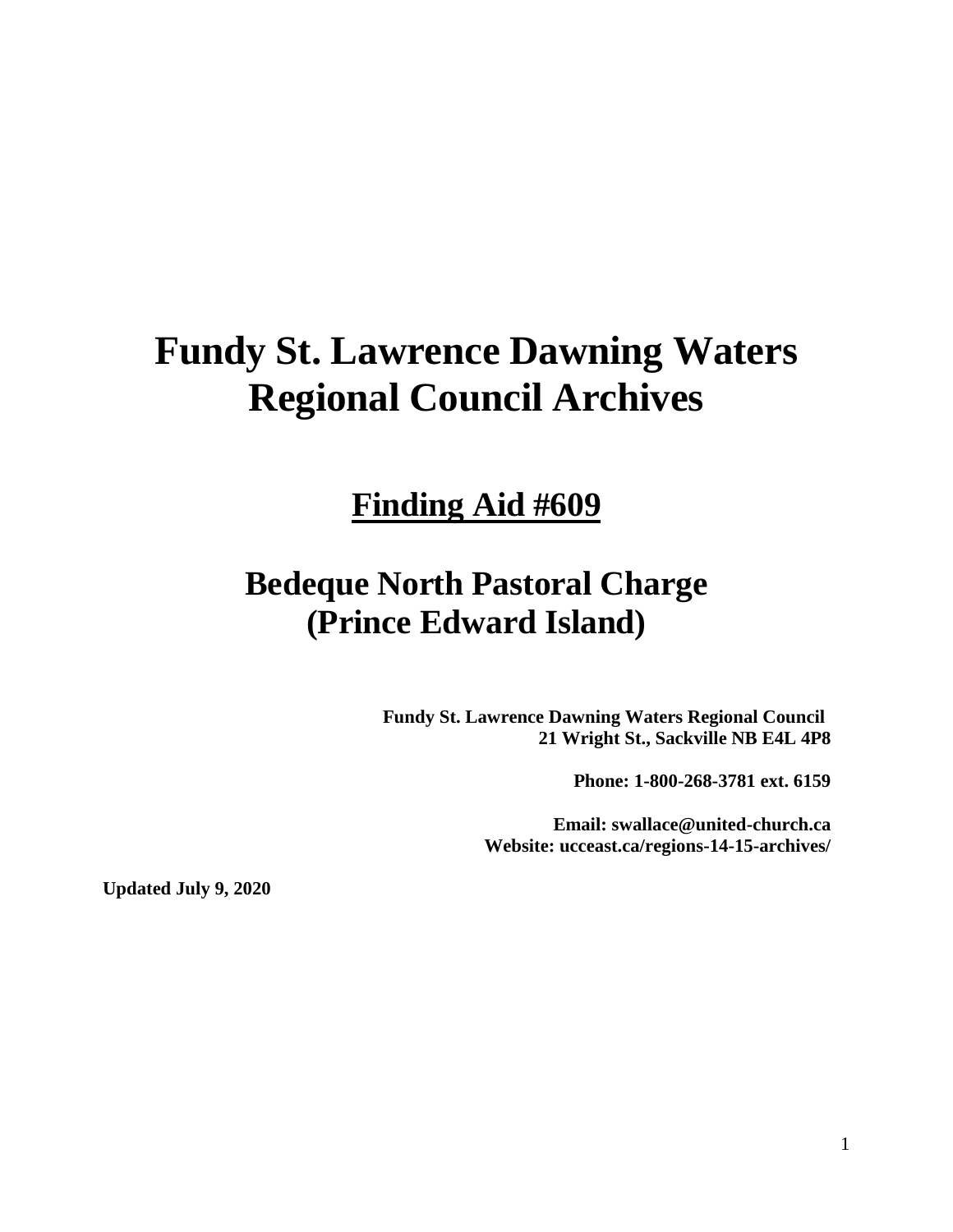# **Table of Contents**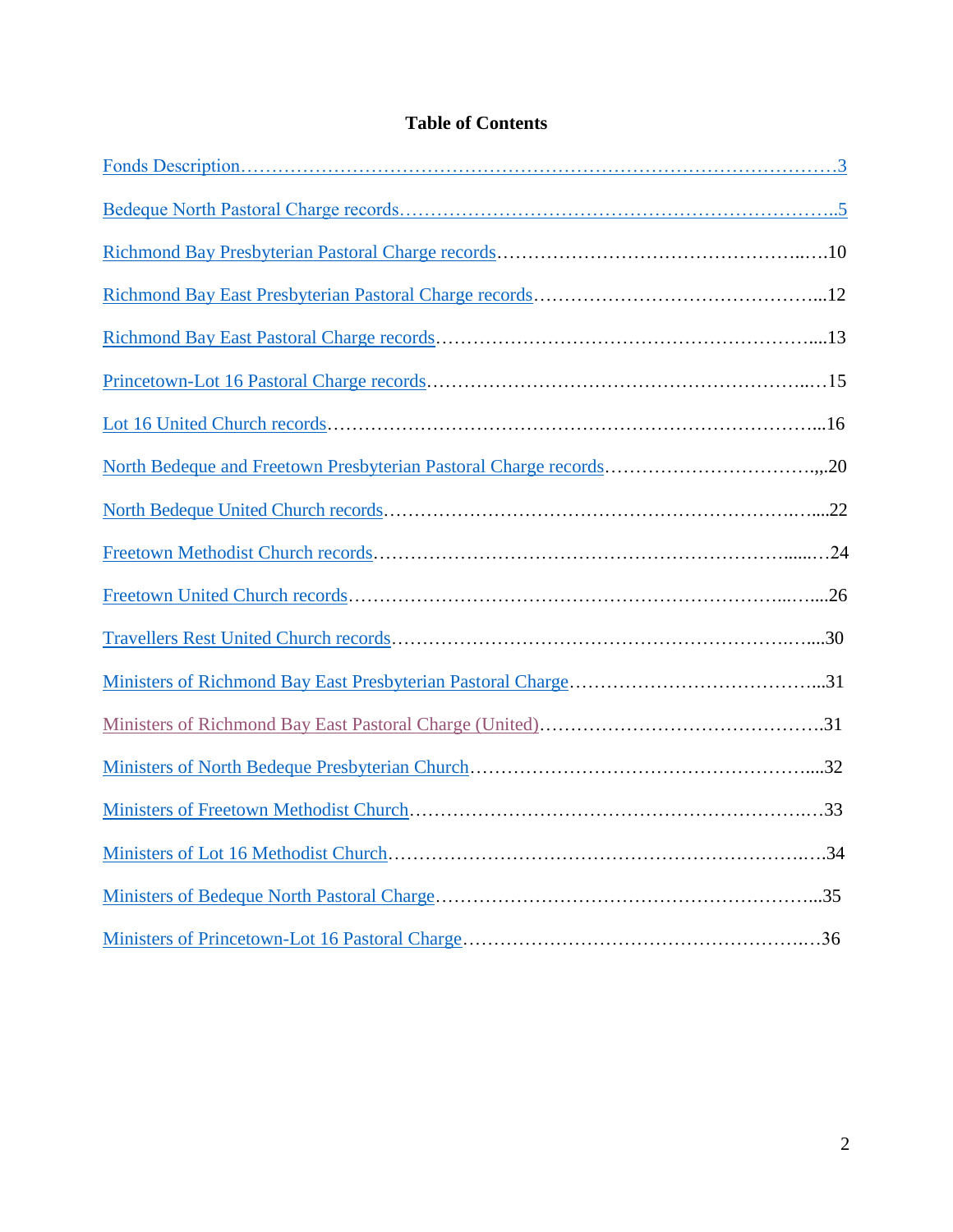<span id="page-2-0"></span>**Reference Number:** PC/609 **Title:** Bedeque North Pastoral Charge fonds **Dates:** 1820-2018 **Extent:** 1.9 metres of processed textual records

**Administrative History:** A pastoral charge consists of one or more communities of faith under the spiritual leadership of a minister. The pastoral charge title usually reflects the breadth of the geographic area encompassing the charge.

Bedeque North Pastoral Charge is located on Prince Edward Island. Communities of faith are at Freetown, Lot 16 (St. James), and North Bedeque.

In 1925, the Congregational, Methodist and most Presbyterian Churches were united into one denomination -- The United Church of Canada. At this time, Bedeque North Pastoral Charge contained the preaching points of North Bedeque, Travellers Rest, and Freetown. Lower Freetown and Wilmot were added in 1927. In 1929, Bedeque North contained the preaching points of Bedeque North; Freetown; Traveller's Rest, and Wilmot. Wilmot last appeared as a preaching point in 1951.

Upon the formation of The United Church of Canada in 1925, Richmond Bay East, comprised of Methodists and Presbyterians, became its own congregation while the Richmond Bay West church remained Presbyterian and joined the Tyne Valley Presbyterian Church. In 1925, Richmond Bay East Pastoral Charge consisted of the preaching points of Richmond Bay East, Lot 16, Lot 14 and Tyne Valley. Tyne Valley was no longer listed as a preaching point as of 1927. Lot 14 became part of Bideford Pastoral Charge in 1955. In 1959, Richmond Bay East joined with Princetown to become the Princetown-Lot 16 Pastoral Charge. Lot 16 United Church amalgamated with the Bedeque North Pastoral Charge in 1968.

In 1967, Travellers Rest/New Annan and North Bedeque became one congregation worshipping at North Bedeque.

Effective January 1, 2019, The United Church of Canada underwent some structural changes including the elimination of all Presbyteries. At this time, Bedeque North Pastoral Charge became part of the Fundy St. Lawrence Dawning Waters Regional Council.

**Custodial History:** Information about the custody of these records prior to acquisition is incomplete.

**Scope and Content:** Fonds consists of baptism/marriage/burial records; membership rolls; minutes; correspondence; financial records; reports; orders of service; newspaper clippings; and published and unpublished histories from Bedeque North Pastoral Charge. Fonds is composed of the following sous-fonds:

Bedeque North Pastoral Charge records Richmond Bay Presbyterian Pastoral Charge records Richmond Bay East Presbyterian Pastoral Charge records Richmond Bay East Pastoral Charge records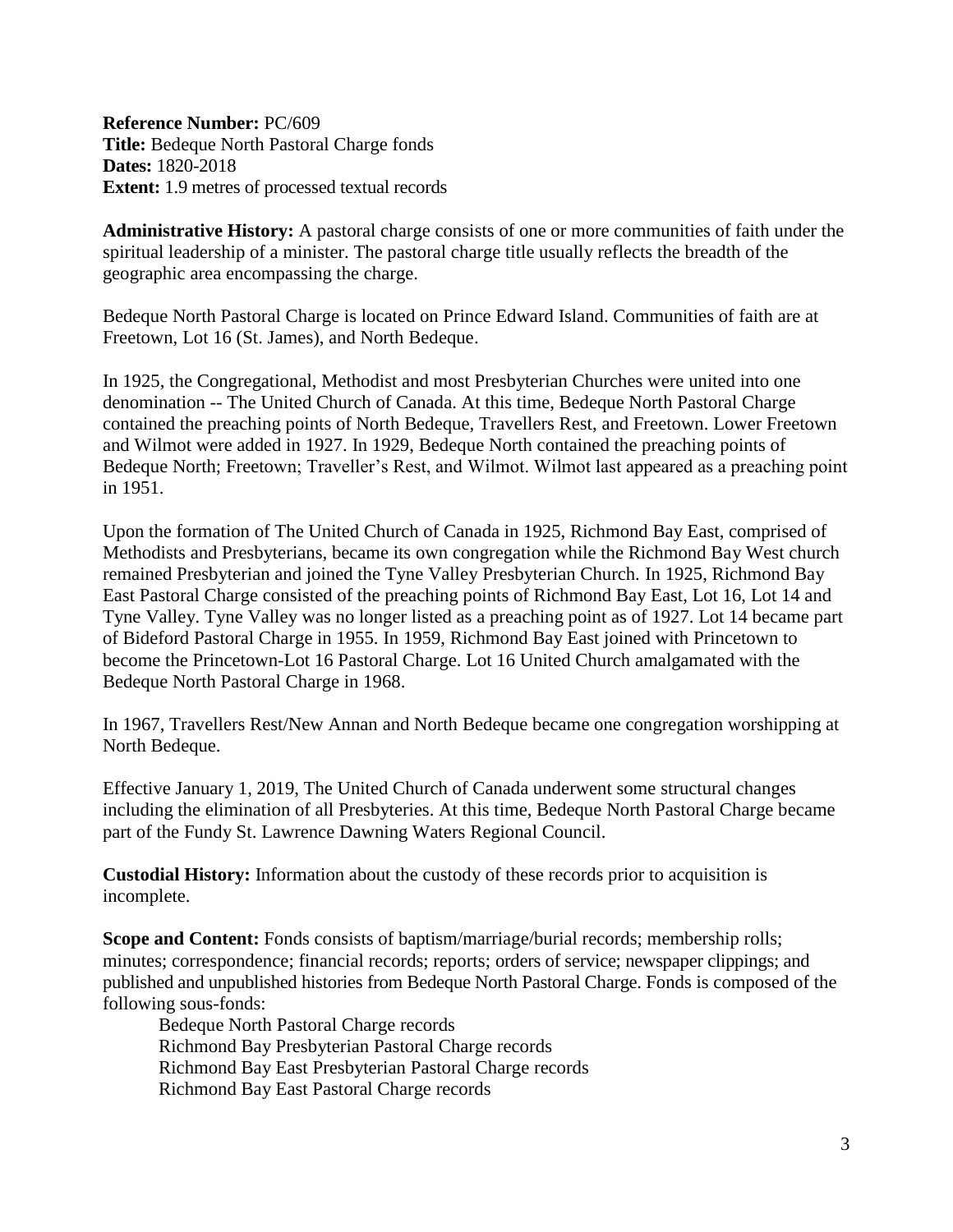Princetown-Lot 16 Pastoral Charge records Lot 16 United Church records North Bedeque and Freetown Presbyterian Pastoral Charge records North Bedeque United Church Freetown Methodist Church records Freetown United Church records Travellers Rest United Church records

# **Notes:**

**Source of Supplied Title Proper:** Title based on contents of fonds.

**Accruals:** Further accruals are expected.

**Immediate Source of Acquisition:** Records were received from Bedeque North Pastoral Charge in August 1988; September 1996; 2000 (accession 2M-082); 2004 (accession 04-010); 2006 (accession 06-005); and 2019 (accession 19-078).

**Related Material:** See the Bedeque Pastoral Charge fonds; Bideford Pastoral Charge fonds; Margate Pastoral Charge fonds; and Summerside Pastoral Charge fonds.

**Associated Material:** Records of Lot 16 have been microfilmed by the Provincial Archives of Prince Edward Island and the reels are in that archives.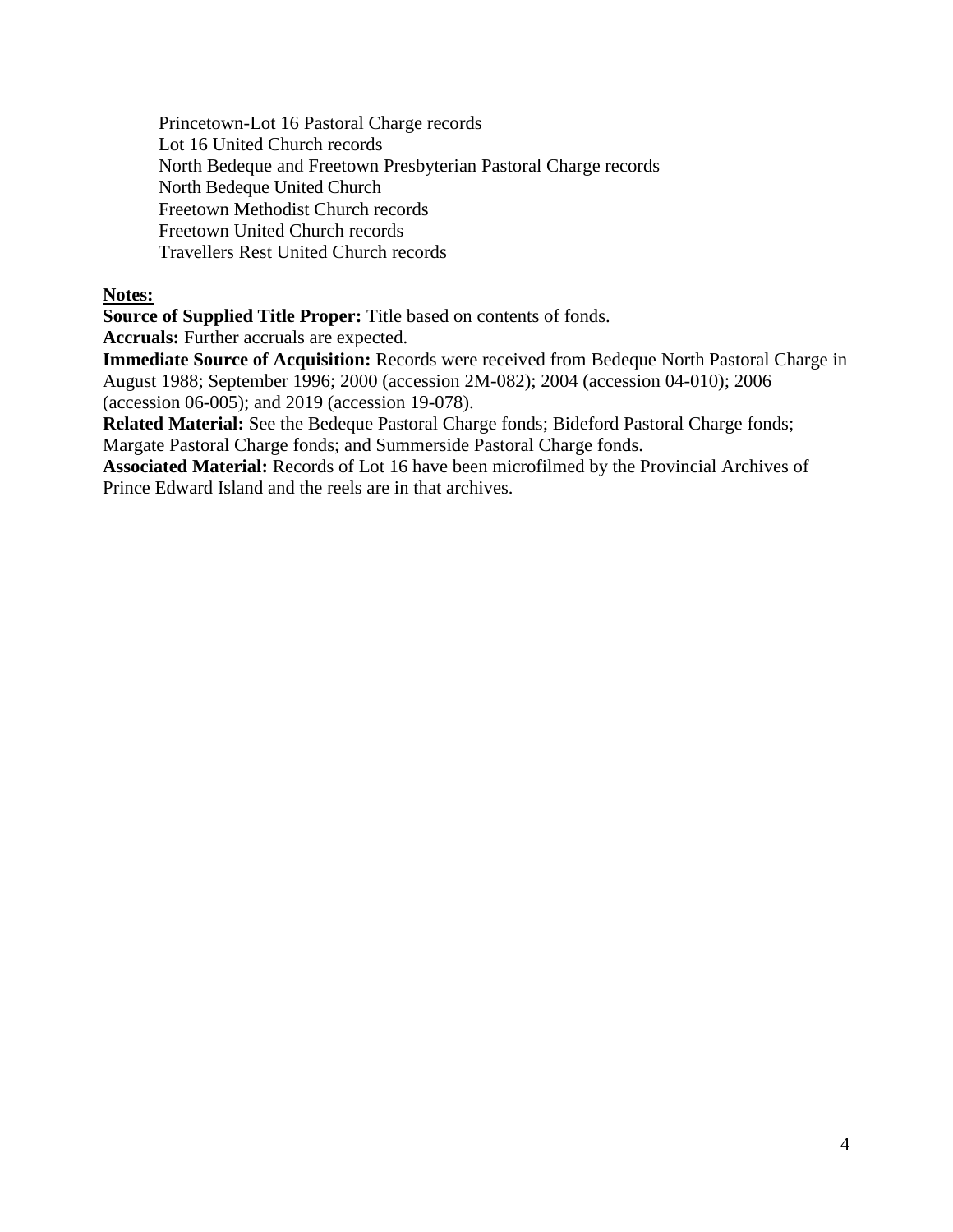<span id="page-4-0"></span>**Reference Number:** PC/609/1 **Title:** Bedeque North Pastoral Charge records **Dates:** 1925-1950; 1961-1971; 1990; 1992-1995; 1997-1999; 2001-2002; 2005-2006; 2010-2018 **Extent:** 35 cm of processed textual records

**Scope and Content:** Sous-fonds consists of baptism/marriage/burial records; membership rolls; reports; minutes; correspondence; financial records; an order of service; newspaper clippings; and published and unpublished histories from Bedeque North Pastoral Charge. Sous-fonds is composed of the following series:

> Baptism/Marriage/Burial Records Membership Records Records of Congregation Records of Official Board Records of Session Records of Treasurer Records of Committees Records of Women's Organizations Records of Youth Organizations Annual Reports Orders of Service Church Histories

#### **Note:**

**Source of supplied title proper:** Title based on contents of sous-fonds.

#### **File List:**

| <b>Baptism/Marriage/Burial Records</b> |                                                                                                              |              |  |
|----------------------------------------|--------------------------------------------------------------------------------------------------------------|--------------|--|
| <b>File Number</b>                     | <b>File Title/Description</b>                                                                                | <b>Dates</b> |  |
| PC/1424/9                              | Register:                                                                                                    | 1925-1958    |  |
|                                        | Baptisms (1925-August 1938)                                                                                  |              |  |
|                                        | Register of births (1925-1958)                                                                               |              |  |
|                                        | Deaths (1925-1958)                                                                                           |              |  |
|                                        | Marriages (1925-1958)                                                                                        |              |  |
|                                        | Also includes baptism/marriage/burial<br>records from North Bedeque and Freetown<br>Presbyterian (1920-1925) |              |  |
| PC/1424/13                             | Register:                                                                                                    | 1959-1975    |  |
|                                        | Marriages (May 23, 1959-April 5, 1975)                                                                       |              |  |
|                                        | Baptisms (May 7, 1959-February 9, 1975)                                                                      |              |  |
|                                        | Burials (January 18, 1959-May 1, 1975)                                                                       |              |  |
| PC/1425/1                              | Register:                                                                                                    | 1974-1985    |  |
|                                        | Marriages (May 17, 1975-November 10,<br>1984)                                                                |              |  |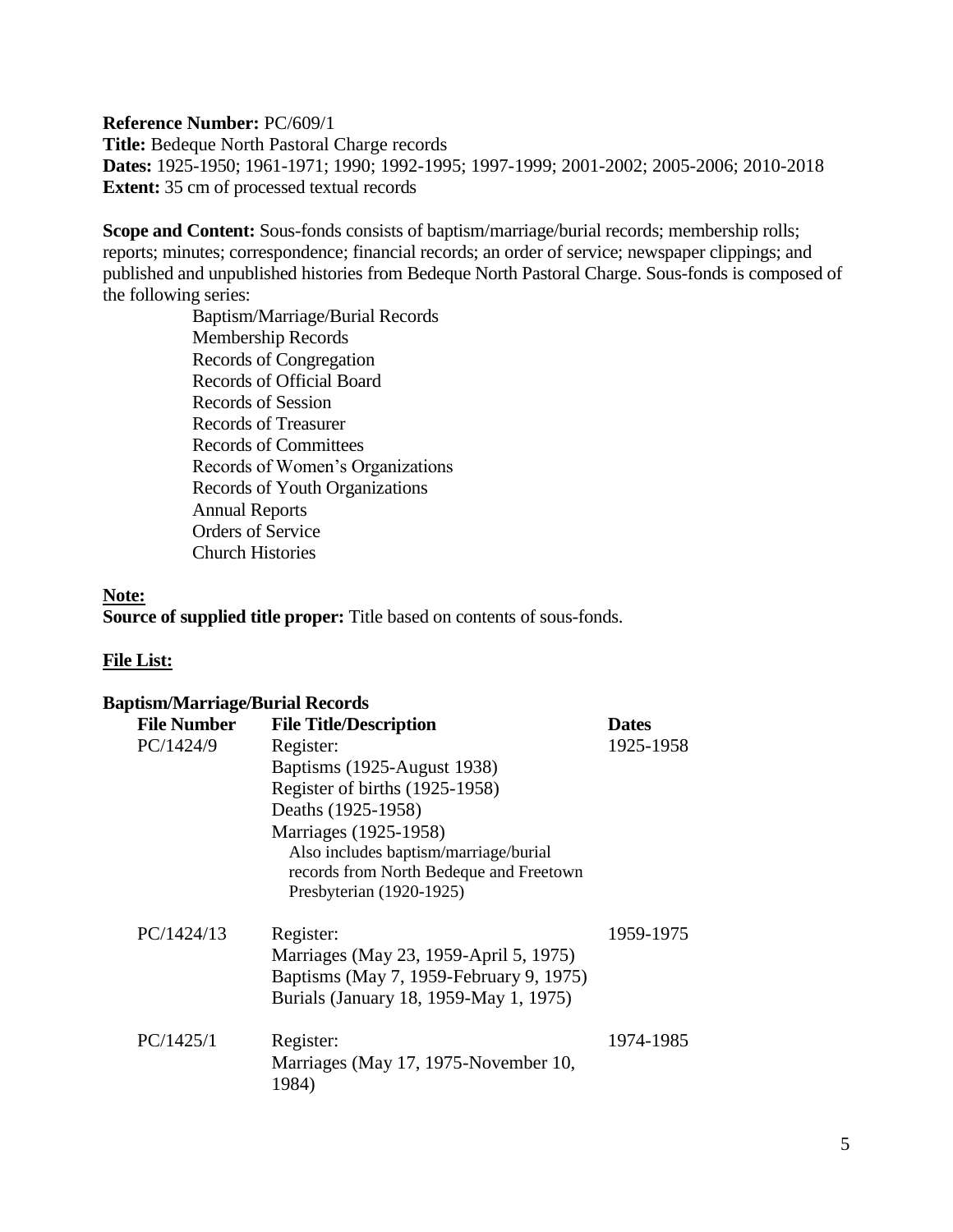|                                  | Baptisms (December 14, 1974-March 24,<br>1985)<br>Burials (July 12, 1975-April 22, 1985)               |                         |
|----------------------------------|--------------------------------------------------------------------------------------------------------|-------------------------|
| PC/1426/6                        | Certificate of baptism stubs (4 books)                                                                 | 1997-2005               |
| PC/1425/7                        | -Birth dates for two Monkley children<br>(1939; 1944)<br>-4 baptism stubs (1959)                       | 1939; 1944; 1959        |
| <b>Records of Membership</b>     |                                                                                                        |                         |
| <b>File Number</b>               | <b>File Title/Description</b>                                                                          | <b>Dates</b>            |
| PC/1427/3                        | Communion roll                                                                                         | 1919-1950               |
| PC/1425/2                        | Communion roll<br>Includes Freetown, North Bedeque, Wilmot<br>Valley, Travellers' Rest and New Annan.  | 1905-1966               |
| PC/1425/2a                       | Membership transfer certificate stubs<br>(incoming)                                                    | 1960-1965               |
| PC/1425/8                        | Membership certificate stubs                                                                           | 1986-2002               |
| <b>Records of Congregation</b>   |                                                                                                        |                         |
| <b>File Number</b>               | <b>File Title/Description</b>                                                                          | <b>Dates</b>            |
| PC/116/8                         | Congregational meeting minutes<br>Also includes minutes from North Bedeque<br>Presbyterian (1919-1925) | 1925-November 17, 1948  |
| <b>Records of Official Board</b> |                                                                                                        |                         |
| <b>File Number</b>               | <b>File Title/Description</b>                                                                          | <b>Dates</b>            |
| PC/127/12                        | Correspondence re: obtaining a new<br>minister                                                         | 1950                    |
| <b>Records of Session</b>        |                                                                                                        |                         |
| <b>File Number</b>               | <b>File Title/Description</b>                                                                          | <b>Dates</b>            |
| PC/1425/10                       | <b>Minutes</b><br>Includes list of elders (1965-1992)                                                  | May 1973-September 1994 |
| <b>Records of Treasurer</b>      |                                                                                                        |                         |
| <b>File Number</b>               | <b>File Title/Description</b>                                                                          | <b>Dates</b>            |
| PC/116/9                         | <b>Financial statements</b>                                                                            | 1944; 1949-1950         |
| PC/127/6                         | Treasurer's book-Offerings                                                                             | 1942-1946               |
| PC/127/7                         | Treasurer's book-Offerings                                                                             | 1927-1936               |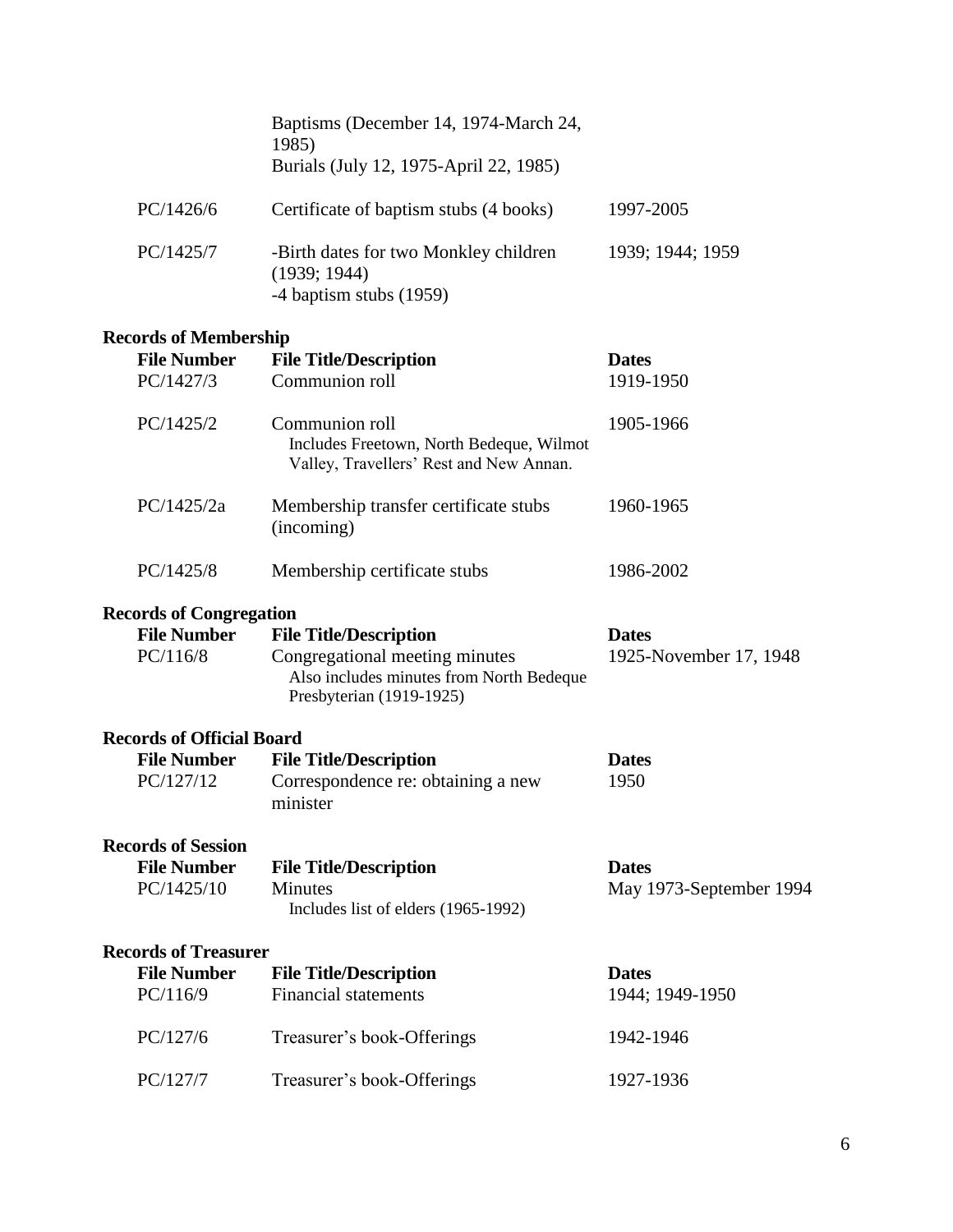| PC/127/8                                                            | Treasurer's book-Offerings                                                                                                                             | 1948-1961                                                                           |
|---------------------------------------------------------------------|--------------------------------------------------------------------------------------------------------------------------------------------------------|-------------------------------------------------------------------------------------|
| PC/127/9                                                            | Treasurer's book-Offerings                                                                                                                             | 1960-1966                                                                           |
| PC/127/10                                                           | Treasurer's book-Offerings                                                                                                                             | 1962-1966                                                                           |
| PC/127/11                                                           | Treasurer's book-Offerings                                                                                                                             | 1967-1971                                                                           |
| <b>Records of Women's Groups</b><br><b>File Number</b><br>PC/116/10 | <b>File Title/Description</b><br>Typed history of Women's Groups, 1876-<br>1968                                                                        | <b>Dates</b><br>1968                                                                |
| <b>Records of Committees</b>                                        |                                                                                                                                                        |                                                                                     |
| <b>File Number</b><br>PC/1426/1                                     | <b>File Title/Description</b><br><b>Manse Committee minutes</b><br>These minutes appear to be a draft copy                                             | <b>Dates</b><br>May 1986-2002                                                       |
| PC/1426/2                                                           | <b>Manse Committee minutes</b>                                                                                                                         | July 1987-May 2011                                                                  |
| PC/1426/3                                                           | <b>Manse Committee</b><br>-2 photographs of oil spill, 2009<br>Col. 10 cm x 15 cm<br>-1 reprint of photograph of manse, 1913<br>B&W. 13.4 cm x 10.2 cm |                                                                                     |
| PC/1426/4                                                           | <b>Bedeque North Pastoral Charge Manse</b><br>Committee correspondence and legal<br>documents<br>Includes photocopy of deed (1975)                     | 1992-2002                                                                           |
| <b>Records of Women's Organizations</b>                             |                                                                                                                                                        |                                                                                     |
| PC/127/13                                                           | <b>File Number File Title/Description</b><br><b>UCW</b> minutes                                                                                        | <b>Dates</b><br>September 12, 1961-<br>August 26, 1963                              |
| <b>Records of Youth Organizations</b>                               |                                                                                                                                                        |                                                                                     |
| <b>File Number</b>                                                  | <b>File Title/Description</b>                                                                                                                          | <b>Dates</b>                                                                        |
| PC/1427/2                                                           | True Blues CGIT minutes                                                                                                                                | January 1967-May 1967                                                               |
| PC/1427/3                                                           | True Blues CGIT treasurer's book                                                                                                                       | September 1964-June 1967                                                            |
| <b>Annual Reports</b>                                               |                                                                                                                                                        |                                                                                     |
| <b>File Number</b><br>AR/601                                        | <b>File Title/Description</b><br>Annual reports                                                                                                        | <b>Dates</b><br>1990; 1992-1995; 1997-<br>1999; 2001-2002; 2005-<br>2006; 2010-2018 |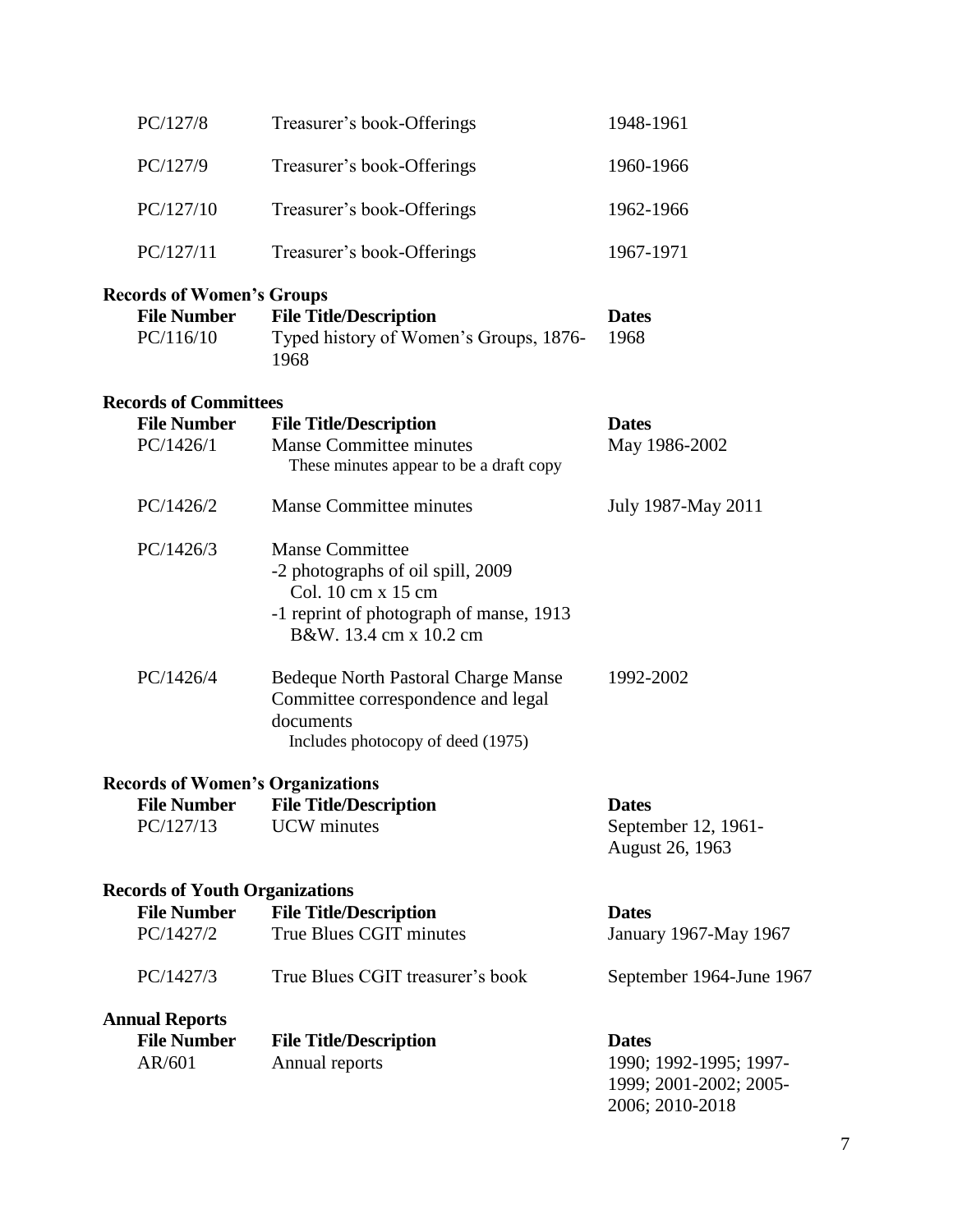| PC/1426/8                                                    | Annual reports                                                                                                                                                                                                                                                                                                                                                                                                                                                                                                                                                                                                                                                                                                                                                                                                                                                                                                                                                                                                                                                                                                                                                                                                                                     | 1941; 1971-1974; 2000              |
|--------------------------------------------------------------|----------------------------------------------------------------------------------------------------------------------------------------------------------------------------------------------------------------------------------------------------------------------------------------------------------------------------------------------------------------------------------------------------------------------------------------------------------------------------------------------------------------------------------------------------------------------------------------------------------------------------------------------------------------------------------------------------------------------------------------------------------------------------------------------------------------------------------------------------------------------------------------------------------------------------------------------------------------------------------------------------------------------------------------------------------------------------------------------------------------------------------------------------------------------------------------------------------------------------------------------------|------------------------------------|
| <b>Orders of Service</b><br><b>File Number</b><br>PC/1142/16 | <b>File Title/Description</b><br>Order of service for 150 <sup>th</sup> anniversary<br>service                                                                                                                                                                                                                                                                                                                                                                                                                                                                                                                                                                                                                                                                                                                                                                                                                                                                                                                                                                                                                                                                                                                                                     | <b>Dates</b><br>September 21, 1975 |
| PC/1427/16                                                   | -Order of service: Induction of Russell L.<br>Harding, n.d.<br>-Order of service (September 25, 1988)                                                                                                                                                                                                                                                                                                                                                                                                                                                                                                                                                                                                                                                                                                                                                                                                                                                                                                                                                                                                                                                                                                                                              |                                    |
| <b>Church Histories</b><br><b>File Number</b><br>CH/602      | <b>File Title/Description</b><br>-A History of Lot 16 United Church by<br>Thomas G. Whent, [1975], 27 pp.<br>-Timeline of the history of Freetown<br>Methodist/United Church, [1980]<br>-Transcript of newspaper article: "North<br>Bedeque Marks 150 <sup>th</sup> Anniversary,"<br>Journal-Pioneer, September 18, 1975<br>-Brief history of St. James Methodist<br>Church, 1 p.<br>-Description of rededication of Freetown<br>United Church, n.d.<br>-Transcription of an article from a<br>Summerside newspaper: Report of<br>Centennial at Bedeque, July 5, 1925<br>-List of ministers of Freetown Methodist<br>Church (1890-1925)<br>-Newspaper clipping: "Old Church is<br>Tribute to Faith of Pioneers" (North<br>Bedeque United Church)<br>-Newspaper clipping: "Historical Sketch<br>of Newly Decorated Freetown Church,"<br>1942<br>-Short historical sketch of North Bedeque<br>United Church, n.d.<br>-Timeline of history of North Bedeque<br>United Church building (1931-1950)<br>-Newspaper clipping: "PEI Presbytery<br>Anniversary on Sunday" re. service held<br>at Lot 16 United Church, 1971<br>-Brief history of Freetown United Church,<br>n.d., 1 p.<br>-Brief history of the North Bedeque<br>United Church," n.d., 1 p. | <b>Dates</b>                       |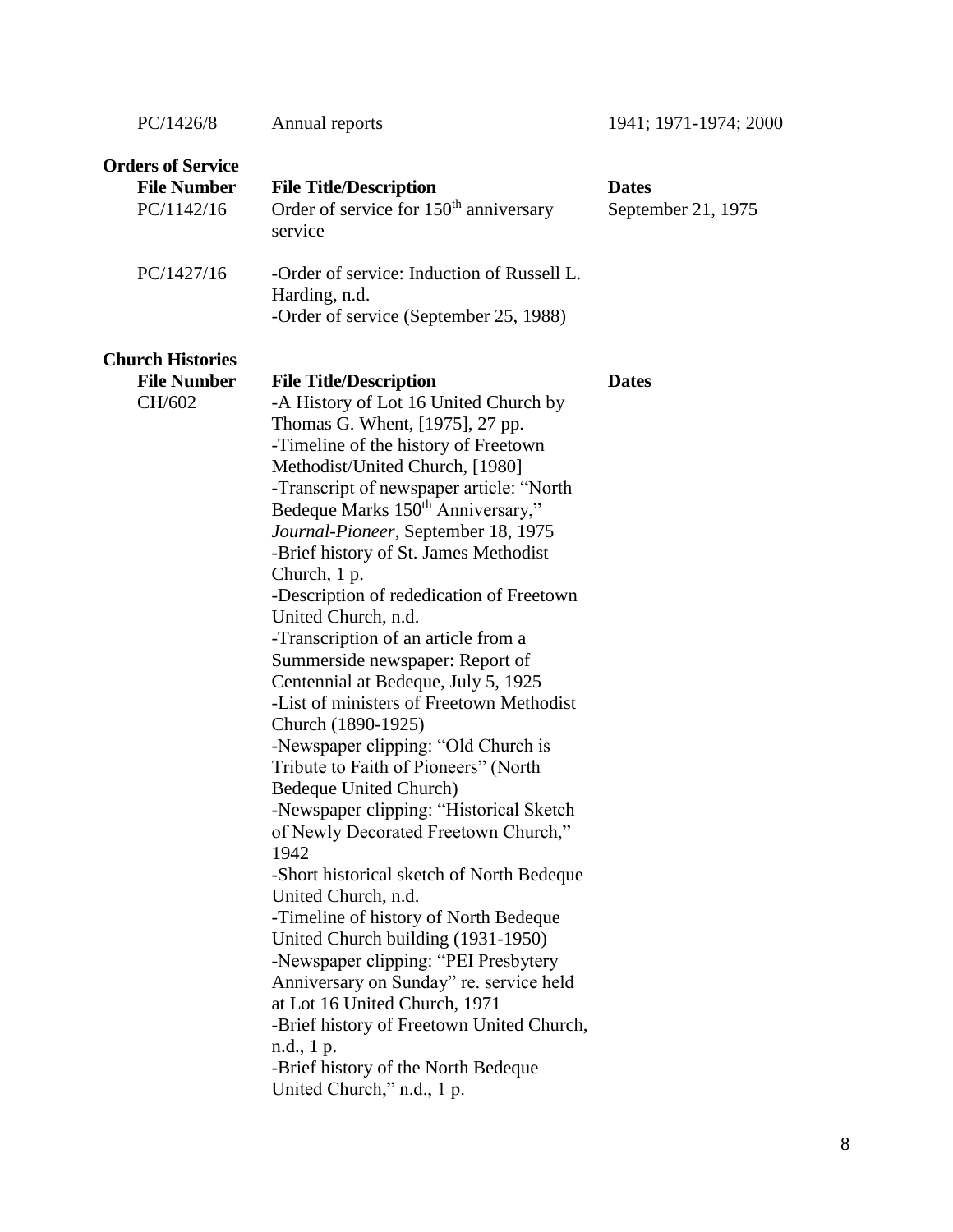<span id="page-8-0"></span>

|            | - Freetown United Church," n.d., 4 pp.<br>-Newspaper clipping: 'Lightning Strikes<br>Church Steeple," The Journal-Pioneer,<br>February 1, 1974<br>-"St. James Methodist Church, Lot 16,<br>Prince Edward Island, 1983-1954," n.d.<br>-Newspaper clipping: "Charge Planning"<br>Plenty of Events," June 7, 1965 |  |
|------------|----------------------------------------------------------------------------------------------------------------------------------------------------------------------------------------------------------------------------------------------------------------------------------------------------------------|--|
| (library)  | 1948<br>-Historic Bedeque: The Loyalists at Work<br>and Worship in PEI by George A. Leard<br>-A History of Bedeque United Church,<br>172 pp.                                                                                                                                                                   |  |
| PC/1427/16 | -Sad Story of the Isaac Schurman Family,<br>$2$ pp., mss.                                                                                                                                                                                                                                                      |  |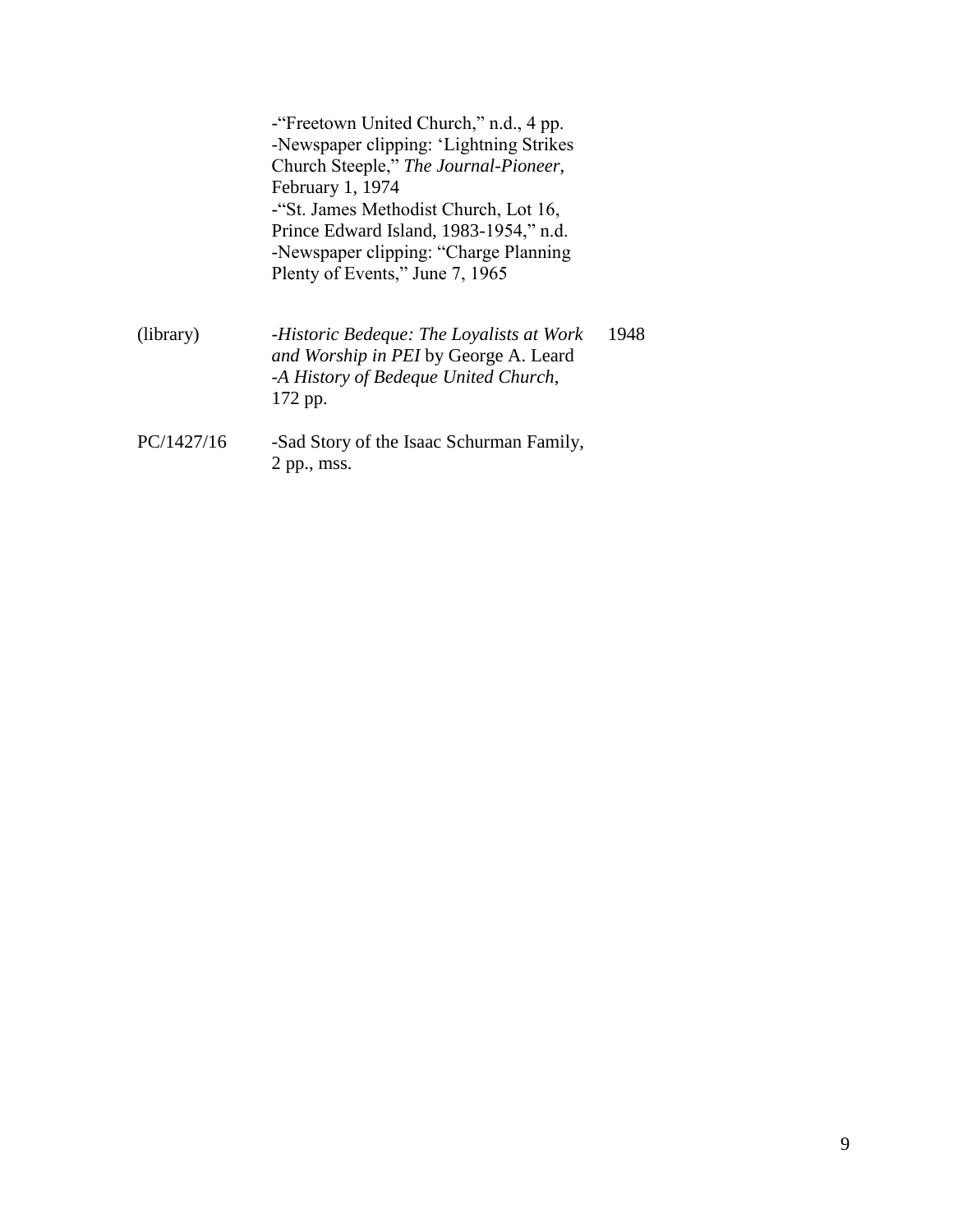**Reference Number:** PC/609/2 **Title:** Richmond Bay Presbyterian Pastoral Charge records **Dates:** 1820-1846 **Extent:** 3 cm of processed textual records

**Administrative History:** In 1791, Rev. James McGregor was the first Presbyterian minister to visit the Princetown area. Rev. McGregor spent three weeks in Princetown and baptized over 60 children. Rev. John Keir was ordained and inducted into the Princetown congregation in June 1810. This was the first ordination service of a minister in Prince Edward Island.

Richmond Bay and Bedeque were separated from Princetown in 1819 with Rev. Andrew Nichol serving as the first minister. Bedeque became its own congregation in 1825. A new church was dedicated in 1891.

Between June 1859 to August 1862, Richmond Bay was divided into the two congregations with Richmond Bay East (Lot 16) and Summerside being one congregation and Richmond Bay West the other. Summerside became a separate congregation in 1871. Richmond Bay East and Richmond Bay West were joined together in 1873. The congregation was again divided into two in 1881. At this time, Richmond Bay West consisted of Tyne Valley, Egmont Bay, and Lot 11.

The original church in Lot 16 was most likely a log building. A new church, which is the present building, was built in 1876 and dedicated on February 11, 1877.

**Scope and Content:** Sous-fonds consists of baptism/marriage records and minutes from Richmond Presbyterian Pastoral Charge records. Sous-fonds is composed of the following series: Baptism/Marriage/Burial Records

Records of Session

# **Note:**

**Source of supplied title proper:** Title based on contents of sous-fonds.

# **File List:**

# **Baptism/Marriage/Burial Records**

| <b>File Number</b> | <b>File Title/Description</b>                                                          | <b>Dates</b> |
|--------------------|----------------------------------------------------------------------------------------|--------------|
| PC/253/1           | <b>Richmond Bay Presbyterian:</b>                                                      | 1820-1834    |
|                    | Baptisms (1820-1834)                                                                   |              |
|                    | Marriages (1821-1834)                                                                  |              |
|                    | Also includes session minutes (1821-1846)                                              |              |
| PC/253/1a          | Richmond Bay Presbyterian Pastoral<br>Charge typed transcription of baptism<br>records | 1820-1834    |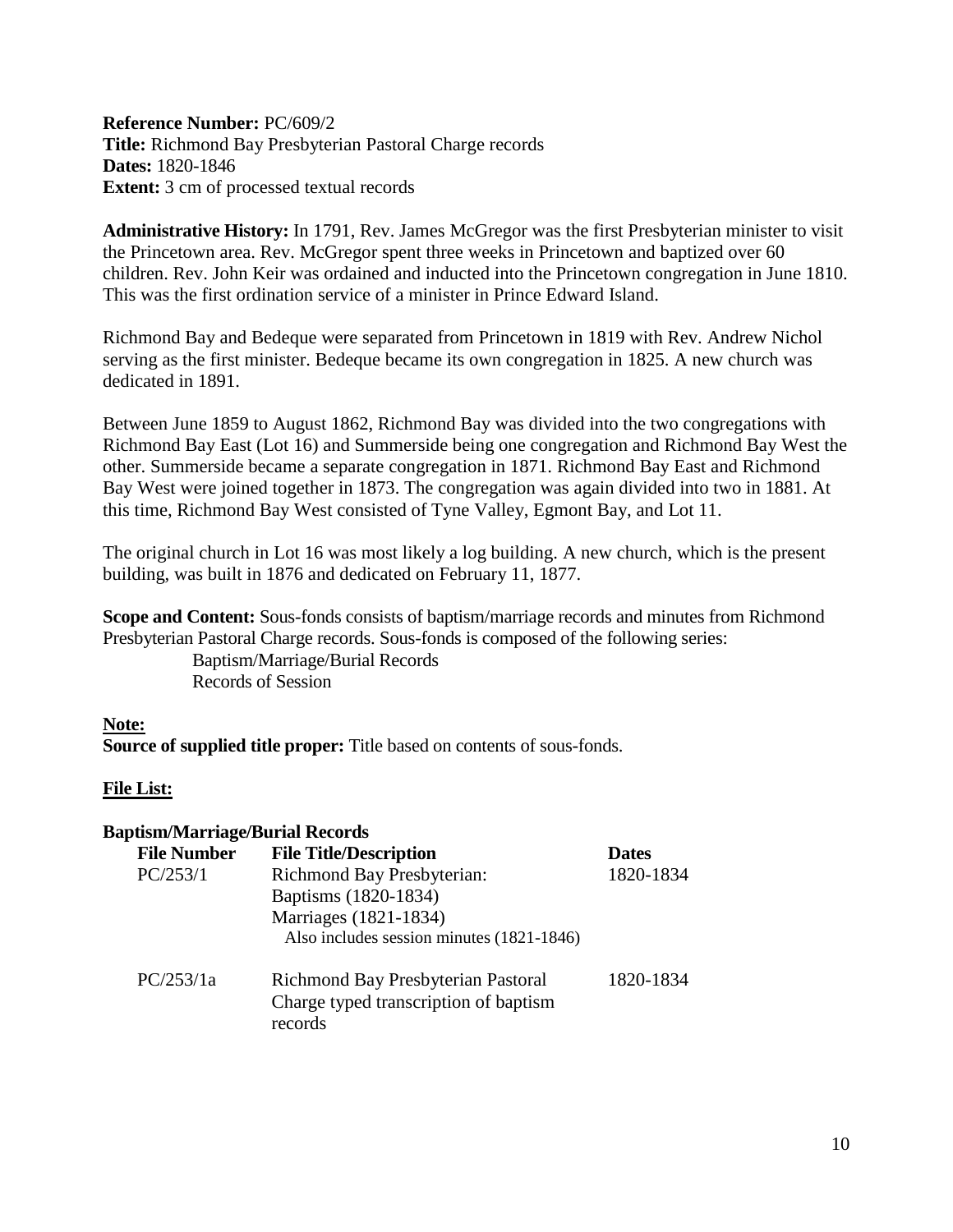| <b>Records of Session</b> |                                                                                                         |                              |
|---------------------------|---------------------------------------------------------------------------------------------------------|------------------------------|
| <b>File Number</b>        | <b>File Title/Description</b>                                                                           | <b>Dates</b>                 |
| PC/253/1                  | Richmond Bay Presbyterian session<br>minutes<br>Also includes baptism/marriage records<br>$(1820-1834)$ | October 1821-October<br>1846 |
| PC/253/1b                 | Richmond Bay Presbyterian Pastoral<br>Charge typed transcription of session<br>minutes                  | 1821-1842                    |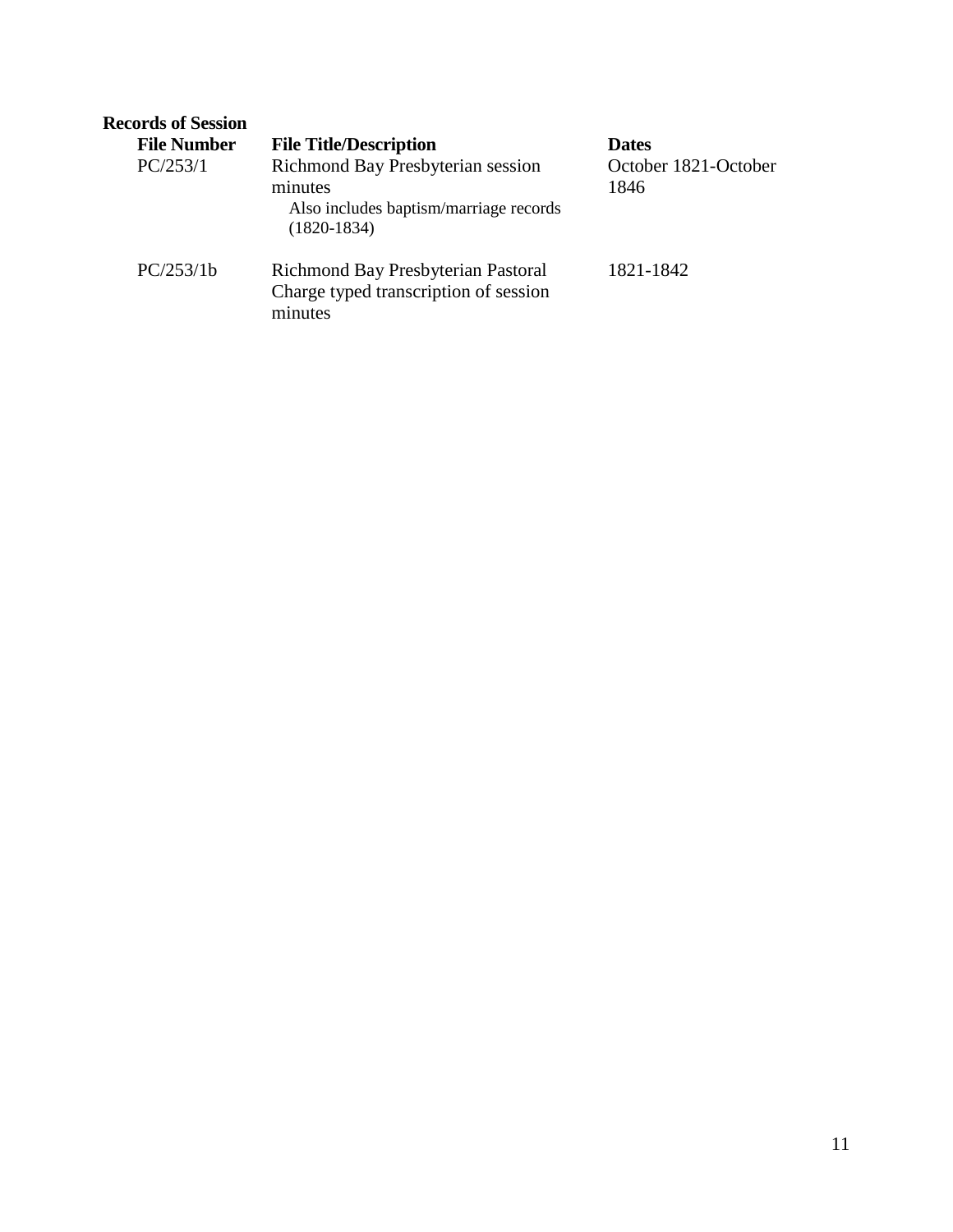<span id="page-11-0"></span>**Reference Number:** PC/609/3 **Title:** Richmond Bay East Presbyterian Pastoral Charge records **Dates:** 1885-1925 **Extent:** 2 cm of textual records

**Administrative History**: Between June 1859 to August 1862, Richmond Bay Presbyterian Pastoral Charge was divided into the two congregations with Richmond Bay East (Lot 16) and Summerside being one congregation and Richmond Bay West the other. Summerside became a separate congregation in 1871. Richmond Bay East and Richmond Bay West were joined together in 1873. The congregation was again divided into two in 1881.

Upon the formation of The United Church of Canada in 1925, Richmond Bay East, comprised of Methodists and Presbyterians, became its own United Church congregation.

**Scope and Content:** Sous-fonds consists of baptism/marriage/burial records and membership rolls. Sous-fonds is composed of the following series:

> Baptism/Marriage/Burial Records Membership Records

# **Note:**

**Source of supplied title proper:** Title based on contents of sous-fonds.

# **File List:**

#### **Baptism/Marriage/Burial Records**

| <b>File Number</b> | <b>File Title/Description</b>              | <b>Dates</b> |
|--------------------|--------------------------------------------|--------------|
| PC/1424/11         | Richmond Bay East Presbyterian (Lots 14)   | 1885-1925    |
|                    | and 16) register:                          |              |
|                    | Baptism (1885-1925)                        |              |
|                    | Marriages (1894-1925)                      |              |
|                    | Deaths (1898-1925)                         |              |
|                    | -Typed index to baptisms (1889-1922)       |              |
|                    | Also includes baptism/marriage/burial      |              |
|                    | records from 1825-1968; a communion        |              |
|                    | roll; and session meeting minutes (May 27, |              |
|                    | 1956)                                      |              |

# **Membership Records**

| <b>File Number</b> | <b>File Title/Description</b>           | <b>Dates</b> |
|--------------------|-----------------------------------------|--------------|
| PC/1424/11         | Richmond Bay East Presbyterian Pastoral | 1885-1925    |
|                    | Charge communion roll                   |              |
|                    | Also includes baptism/marriage/burial   |              |
|                    | records (1885-1968) and session meeting |              |
|                    | minutes (May $27$ , 1956)               |              |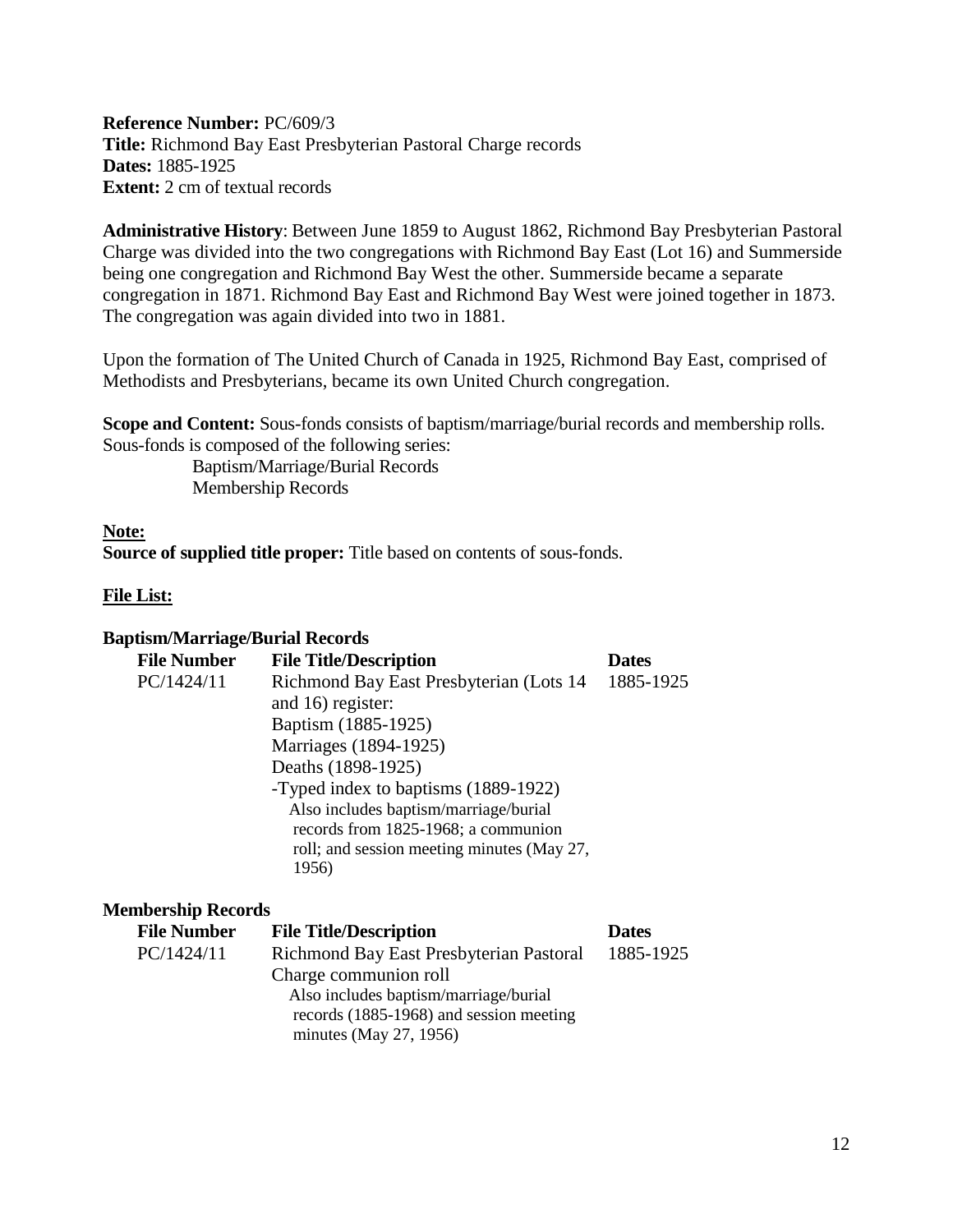<span id="page-12-0"></span>**Reference Number:** PC/609/4 **Title:** Richmond Bay East Pastoral Charge records **Dates:** 1925-1968 **Extent:** 2 cm of textual records

**Administrative History:** Upon the formation of The United Church of Canada in 1925, Richmond Bay East, comprised of Methodists and Presbyterians, became its own congregation. In 1959, Richmond Bay East joined with Princetown to become the Princetown-Lot 16 Pastoral Charge. Lot 16 United Church amalgamated with the North Bedeque Pastoral Charge in 1968 and Princetown became part of the Margate Pastoral Charge.

**Scope and Content:** Sous-fonds consists of baptism/marriage/burial records; a membership roll; and minutes. Sous-fonds is composed of the following series:

> Baptism/Marriage/Burial Records Membership Records Records of Session

# **Note:**

**Source of supplied title proper:** Title based on contents of sous-fonds.

# **File List:**

| <b>Baptism/Marriage/Burial Records</b> |                                                                                                                                                                                                   |              |
|----------------------------------------|---------------------------------------------------------------------------------------------------------------------------------------------------------------------------------------------------|--------------|
| <b>File Number</b>                     | <b>File Title/Description</b>                                                                                                                                                                     | <b>Dates</b> |
| PC/1424/11                             | Richmond Bay East Pastoral Charge (Lots<br>14 and 16) register:                                                                                                                                   | 1925-1968    |
|                                        | Baptism (1925-1962)                                                                                                                                                                               |              |
|                                        | Marriages (1925-1955)                                                                                                                                                                             |              |
|                                        | Deaths (1925-1968)                                                                                                                                                                                |              |
|                                        | -Typed index to baptisms (1889-1922)<br>Also includes baptism/marriage/burial<br>records from 1825-1925; a communion<br>roll; and session meeting minutes (May 27,<br>1956)                       |              |
| <b>Membership Records</b>              |                                                                                                                                                                                                   |              |
| <b>File Number</b>                     | <b>File Title/Description</b>                                                                                                                                                                     | <b>Dates</b> |
| PC/1424/11                             | <b>Richmond Bay East Pastoral Charge</b><br>communion register (Lots 14 and 16)<br>Also includes baptism/marriage/burial<br>records from 1825-1968; and session<br>meeting minutes (May 27, 1956) | 1925-1978    |
| <b>Records of Session</b>              |                                                                                                                                                                                                   |              |
| <b>File Number</b>                     | <b>File Title/Description</b>                                                                                                                                                                     | <b>Dates</b> |
| PC/1424/11                             | <b>Session minutes</b><br>Also includes baptism/marriage/burial                                                                                                                                   | May 27, 1956 |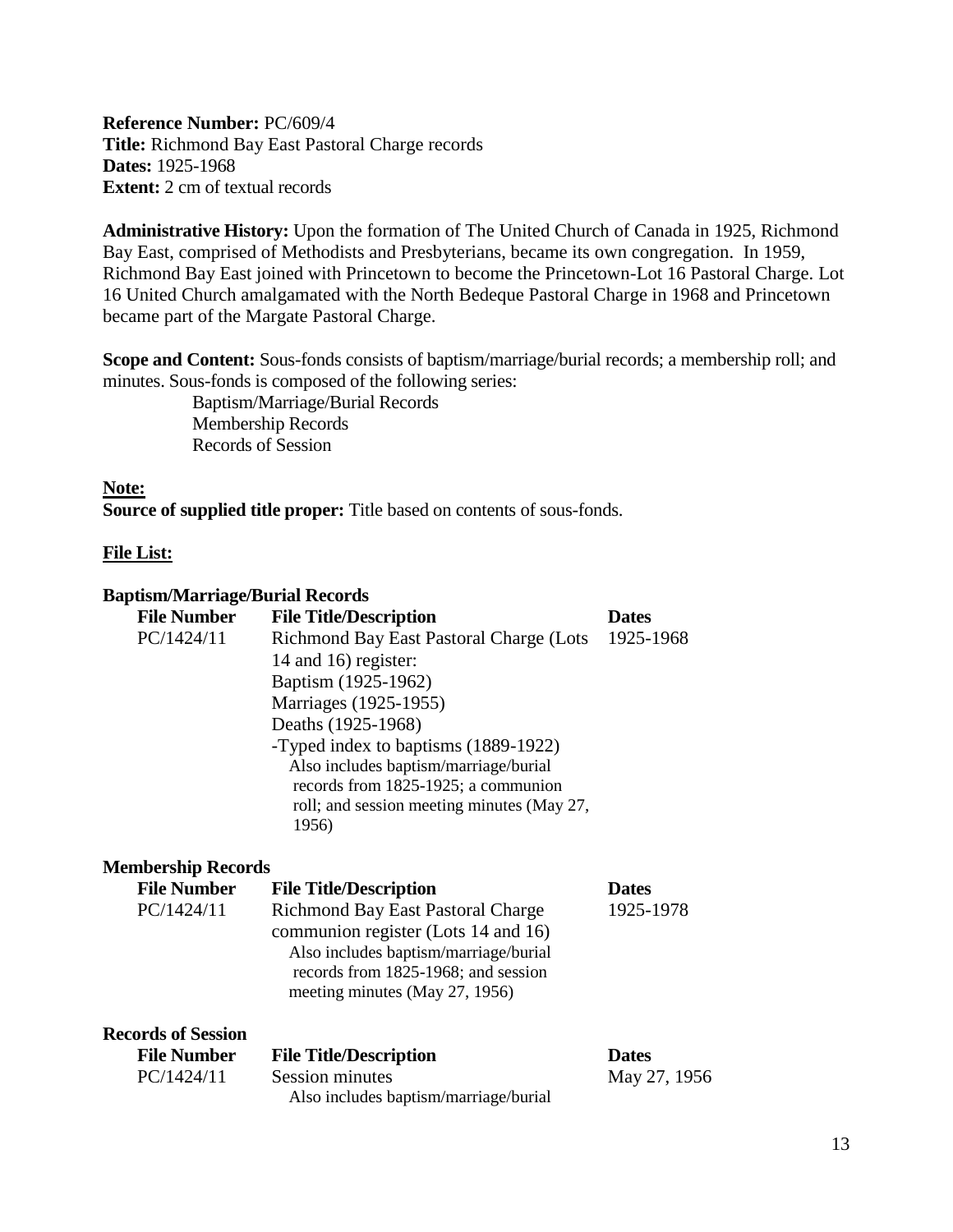records from 1825-1968; and a communion roll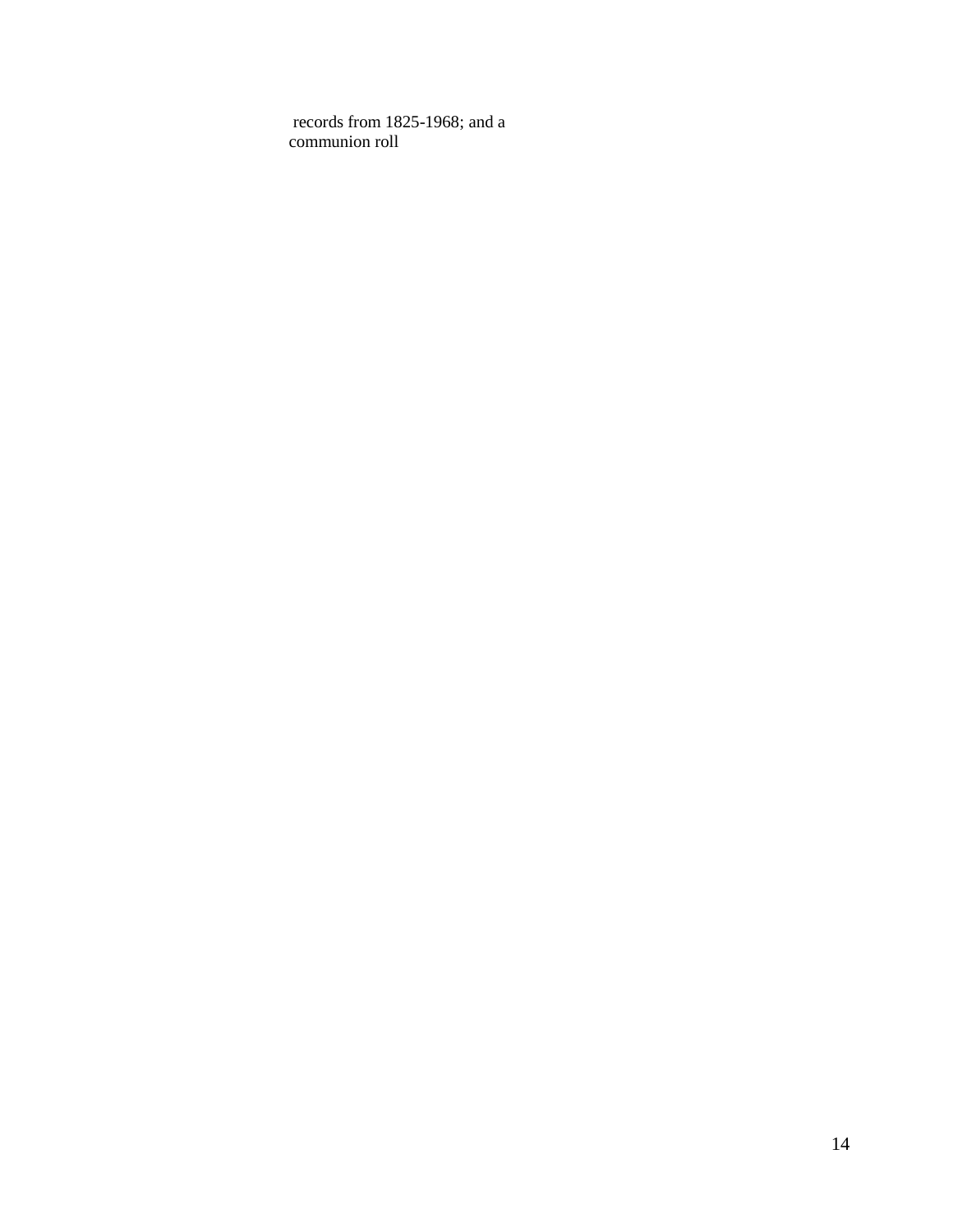<span id="page-14-0"></span>**Reference Number:** PC/609/5 **Title:** Princetown-Lot 16 Pastoral Charge records **Dates:** 1925-1968 **Extent:** 2 cm of processed textual records

**Administrative History:** In 1959, Richmond Bay East joined with Princetown to become the Princetown-Lot 16 Pastoral Charge. Lot 16 United Church amalgamated with the North Bedeque Pastoral Charge in 1968 and Princetown became part of the Margate Pastoral Charge.

**Scope and Content:** Sous-fonds consists of financial records from Princetown-Lot 16 Pastoral Charge.

**Note: Source of supplied title proper:** Title based on contents of sous-fonds.

# **File List:**

#### **Records of Treasurer**

| <b>File Number</b> | <b>File Title/Description</b> | <b>Dates</b> |
|--------------------|-------------------------------|--------------|
| PC/1426/10         | Treasurer's book              | 1959-        |

1959-1968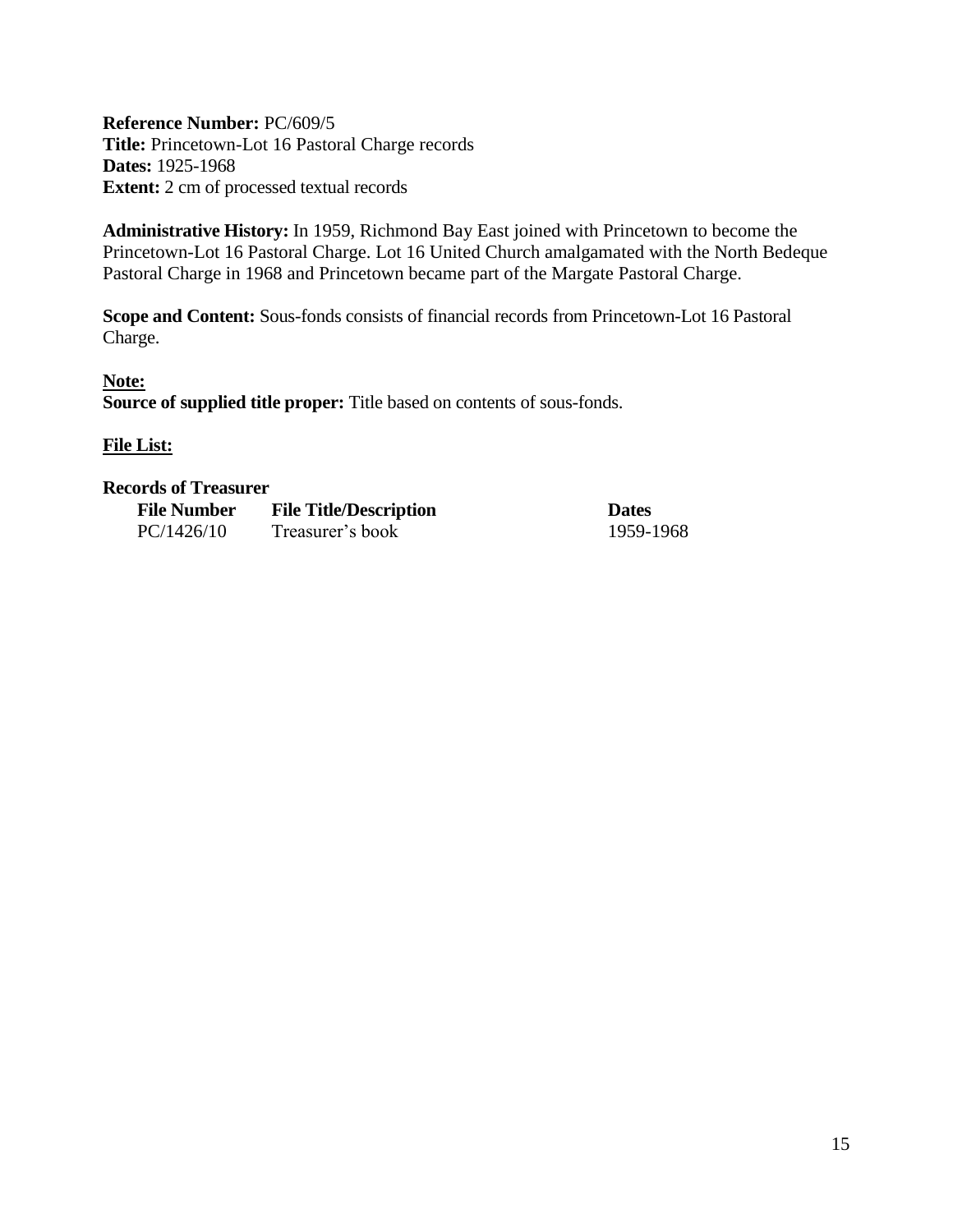<span id="page-15-0"></span>**Reference Number:** PC/609/6 **Title:** Lot 16 United Church records **Dates:** 1927-2008 **Extent:** 1.05 metres of processed textual records

**Administrative History:** The Methodist and Presbyterian Churches in Lot 16 amalgamated in 1921 and this new church became part of The United Church of Canada on June 10, 1925. Lot 16 United Church was part of the Richmond Bay East Pastoral Charge until it joined with Princetown to become the Princetown-Lot 16 Pastoral Charge in 1959. Lot 16 United Church amalgamated with the Bedeque North Pastoral Charge in 1968.

**Scope and Content:** Sous-fonds consists of baptism records; a membership roll; minutes, financial accounts, a report, a cemetery plot plan; orders of service, and typed history from Lot 16 United Church. Sous-fonds is composed of the following series:

Baptism/Marriage/Burial Records Membership Records Records of Congregation Records of Official Board Records of Session Records of Board of Trustees Records of Treasurer Records of Board of Stewards Records of Committees Cemetery Records Records of Women's Organizations Records of Youth Groups Church Histories Orders of Service

#### **Note:**

**Source of supplied title proper:** Title based on contents of sous-fonds.

# **File List:**

| <b>Baptism/Marriage/Burial Records</b> |                                                                        |                    |
|----------------------------------------|------------------------------------------------------------------------|--------------------|
| <b>File Number</b>                     | <b>File Title/Description</b>                                          | <b>Dates</b>       |
| PC/1424/12                             | Baptism register                                                       | 1966-1967          |
| <b>Membership Records</b>              |                                                                        |                    |
| <b>File Number</b>                     | <b>File Title/Description</b>                                          | <b>Dates</b>       |
| PC/1425/4                              | Lots 14 and 16 communion roll and<br>register, updated to 1973         | updated to 1973    |
| <b>Records of Congregation</b>         |                                                                        |                    |
| <b>File Number</b>                     | <b>File Title/Description</b>                                          | <b>Dates</b>       |
| PC/253/3                               | Congregational meeting minutes<br>Also includes Official Board minutes | 1933-June 26, 1952 |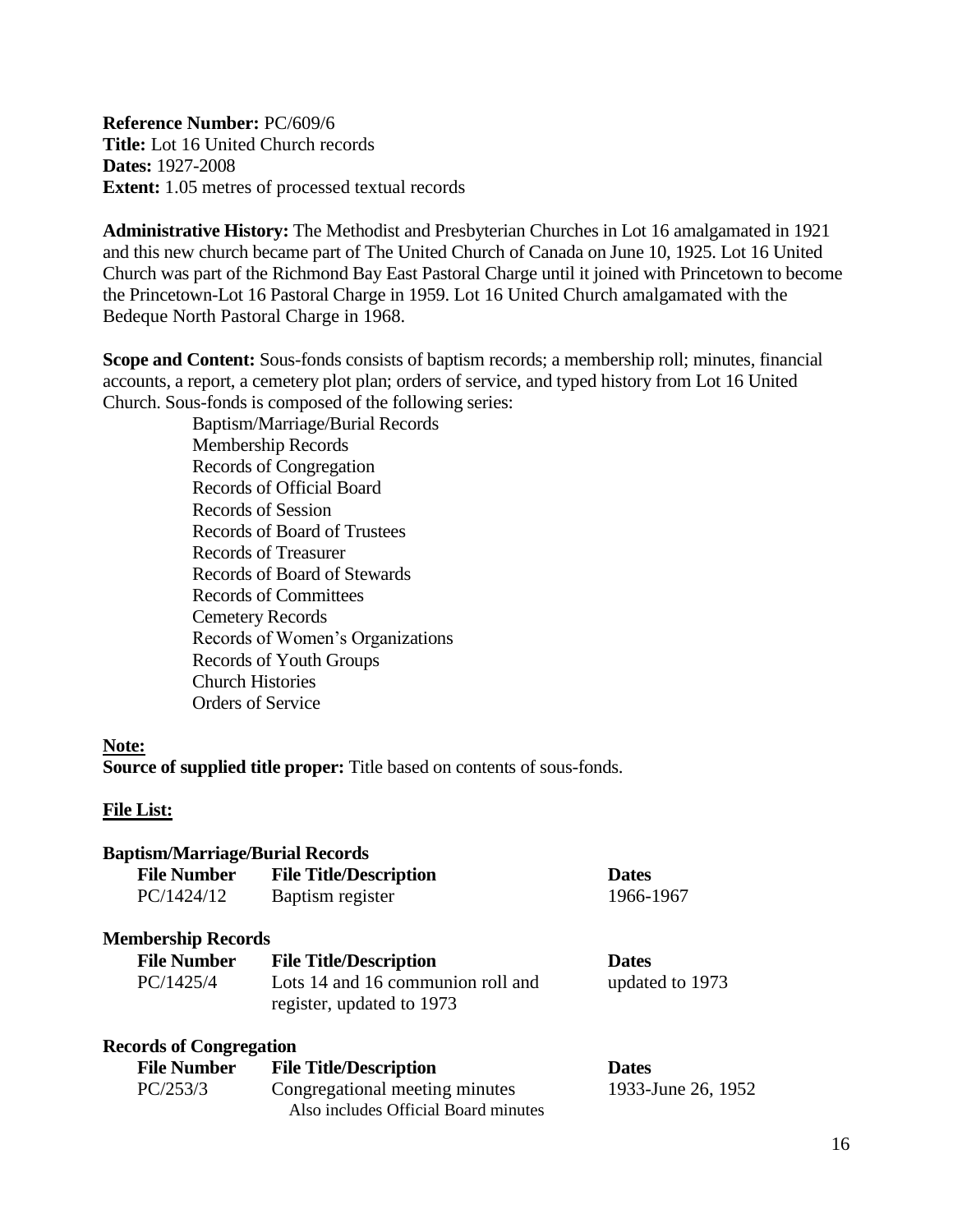| PC/1425/9                                                               | Congregational meeting minutes                                                                                                                                                                                                                                                                                            | 1948-1966                                           |
|-------------------------------------------------------------------------|---------------------------------------------------------------------------------------------------------------------------------------------------------------------------------------------------------------------------------------------------------------------------------------------------------------------------|-----------------------------------------------------|
| <b>Records of Official Board</b><br><b>File Number</b><br>PC/253/3      | <b>File Title/Description</b><br><b>Minutes</b><br>Also includes congregational meeting<br>minutes                                                                                                                                                                                                                        | <b>Dates</b><br>1933-June 26, 1952                  |
| <b>Records of Session</b><br><b>File Number</b><br>PC/253/2             | <b>File Title/Description</b><br><b>Minutes</b>                                                                                                                                                                                                                                                                           | <b>Dates</b><br>September 11, 1927-July<br>20, 1941 |
| <b>Records of Boards of Trustees</b><br><b>File Number</b><br>PC/1426/5 | <b>File Title/Description</b><br>File re. repair to steeple                                                                                                                                                                                                                                                               | <b>Dates</b><br>1982                                |
| PC/1426/6                                                               | Greening Spaces application and<br>correspondence                                                                                                                                                                                                                                                                         | 2004                                                |
| <b>Records of Treasurer</b><br><b>File Number</b><br>PC/1426/11         | <b>File Title/Description</b><br>Treasurer's book                                                                                                                                                                                                                                                                         | <b>Dates</b><br>1946-1970                           |
| PC/1426/12                                                              | Treasurer's book                                                                                                                                                                                                                                                                                                          | 1971-1988                                           |
| PC/1426/13                                                              | Treasurer's book                                                                                                                                                                                                                                                                                                          | 1989-1998                                           |
| PC/1426/14                                                              | Treasurer's book                                                                                                                                                                                                                                                                                                          | 1999-2006                                           |
| $PC/1427/\text{os}$                                                     | Treasurer's book                                                                                                                                                                                                                                                                                                          | 2007-2009                                           |
| $PC/1427/\text{os}$                                                     | Treasurer's book                                                                                                                                                                                                                                                                                                          | 2010-2012                                           |
| PC/1426/9                                                               | -Report of donations to the Robert and<br>Dale Hutchinson Memorial Fund, 1 p.<br>-Will of Hensley Clark (1963)<br>-Estate of Gertrude Mary Large (1986)<br>-Congregational meeting minutes (March<br>18, 19710)<br>-Financial accounts for manse (1929-<br>1930)<br>-Higgins family Memorial Trust re.<br>cemetery (2002) |                                                     |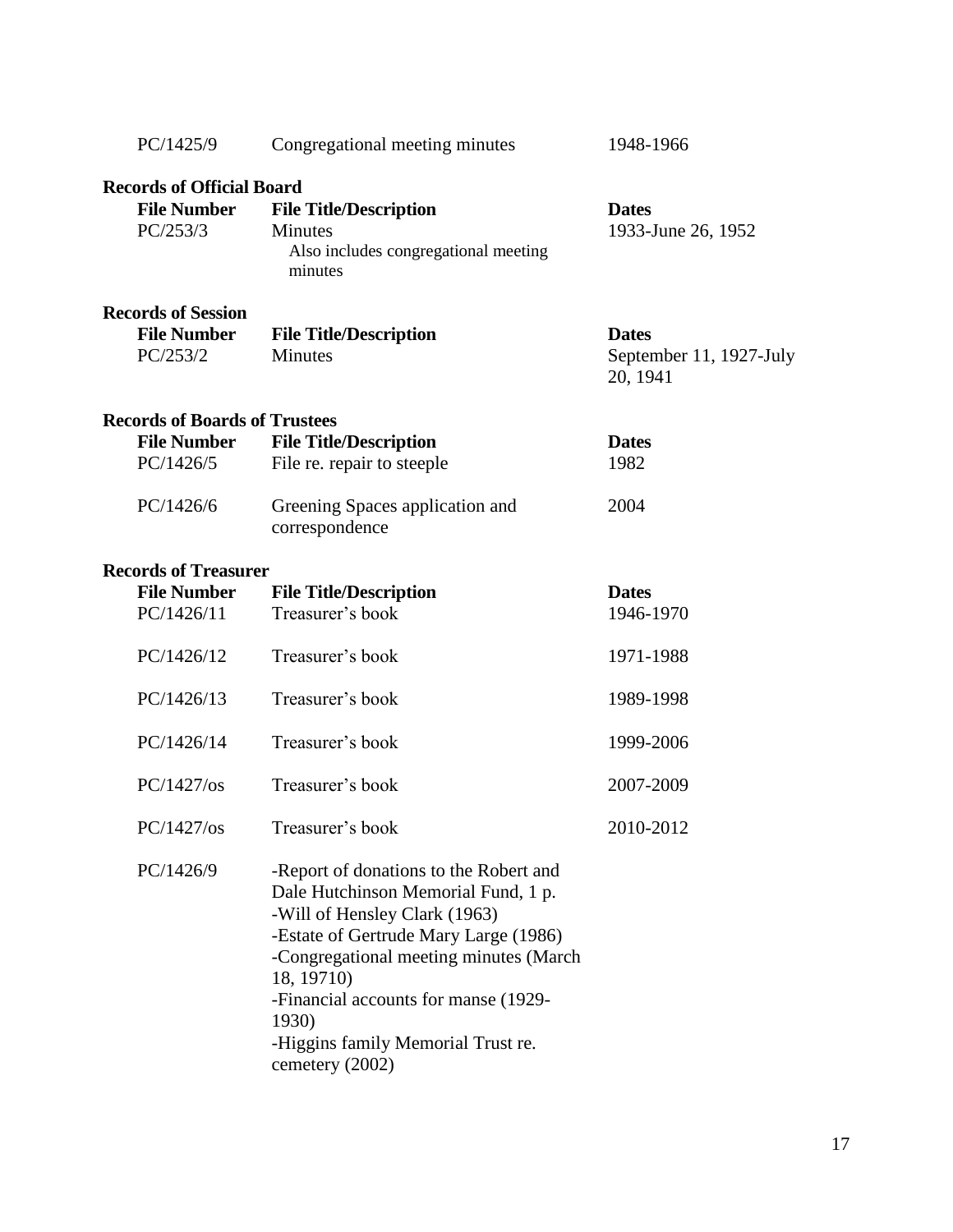| <b>Records of Board of Stewards</b>     |                                                             |                                     |
|-----------------------------------------|-------------------------------------------------------------|-------------------------------------|
| <b>File Number</b>                      | <b>File Title/Description</b>                               | <b>Dates</b>                        |
| PC/253/4                                | <b>Minutes</b>                                              | March 20, 1933-November<br>22, 1965 |
| PC/1425/14                              | Minutes                                                     | 1966-May 1979                       |
| PC/1425/15                              | <b>Minutes</b>                                              | June 1979-April 2005                |
| <b>Records of Committees</b>            |                                                             |                                     |
| <b>File Number</b>                      | <b>File Title/Description</b>                               | <b>Dates</b>                        |
| PC/1426/6                               | <b>Building Committee minutes</b>                           | May 2005-November 2005              |
| <b>Records of Cemetery</b>              |                                                             |                                     |
| <b>File Number</b>                      | <b>File Title/Description</b>                               | <b>Dates</b>                        |
| PC/1425/12                              | Lot 16 United Church Cemetery account<br>book               | 1966-1992                           |
| PC/1425/13                              | Lot 16 United Church cemetery report                        | 2000                                |
| PC/1425/11                              | Lot 16 Methodist Cemetery plot plan<br>In separate tube box | 1982                                |
| <b>Records of Women's Organizations</b> |                                                             |                                     |
| <b>File Number</b>                      | <b>File Title/Description</b>                               | <b>Dates</b>                        |
| PC/253/10                               | Ladies Aid Minutes and roll<br>Organized March 21, 1946     | March 21, 1946-November<br>16, 1961 |
| PC/253/9                                | Ladies Aid treasurer's book                                 | 1946-1961                           |
| PC/253/6                                | Woman's Missionary Society (WMS)<br>minutes and roll        | December 3, 1948-October<br>9, 1956 |
| PC/253/7                                | WMS minutes and roll                                        | November 1956-October 4,<br>1961    |
| PC/1427/12                              | <b>UCW</b> minutes                                          | 1962-1970                           |
| PC/1427/13                              | <b>UCW</b> minutes                                          | 1971-November 1978                  |
| PC/1427/14                              | <b>UCW</b> minutes                                          | December 1978-May 1988              |
| PC/1427/15                              | <b>UCW</b> minutes                                          | June 1988-November 2000             |
| PC/253/8                                | UCW treasurer's book                                        | 1962-1973                           |
| PC/1427/10                              | UCW treasurer's book                                        | 1964                                |
| PC/1427/11                              | UCW treasurer's book                                        | 1988-2006                           |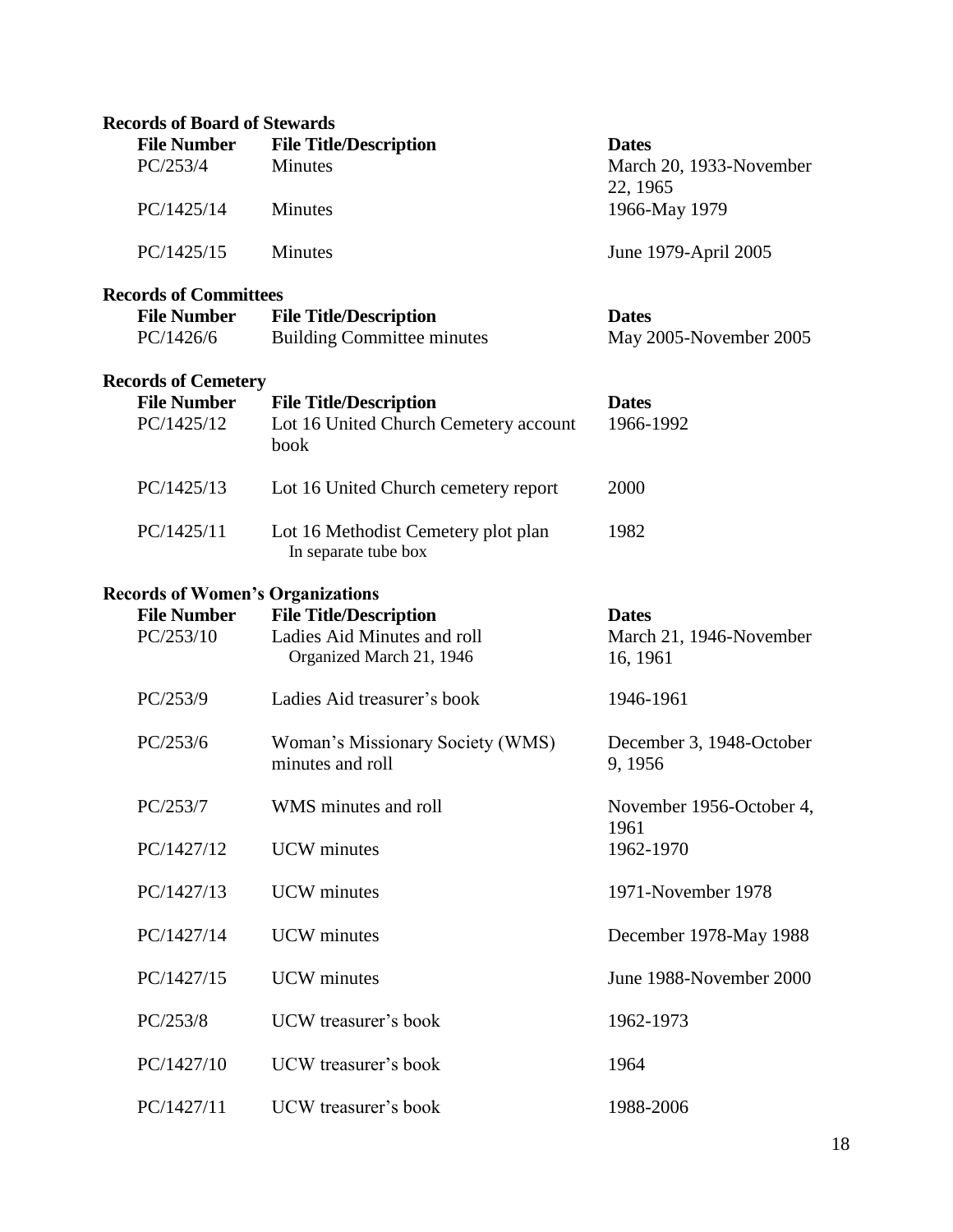# **Records of Youth Groups**

| records of Touth Groups<br><b>File Number</b><br>PC/253/11 | <b>File Title/Description</b><br>Canadian Girls in Training (CGIT)<br>minutes and roll                                                                                          | <b>Dates</b><br>August 27, 1954-March 30,<br>1958 |
|------------------------------------------------------------|---------------------------------------------------------------------------------------------------------------------------------------------------------------------------------|---------------------------------------------------|
| PC/253/12                                                  | CGIT minutes and roll                                                                                                                                                           | September 21, 1962-<br>November 7, 1964           |
| PC/253/13                                                  | CGIT minutes and roll                                                                                                                                                           | September 1966-May 18,<br>1968                    |
| PC/253/14                                                  | CGIT minutes and roll                                                                                                                                                           | September 30, 1980-May<br>4,1987                  |
| PC/253/15                                                  | CGIT minutes and roll                                                                                                                                                           | October 19, 1987-October<br>21, 1997              |
| PC/253/5                                                   | Young People's Society (YPS) Minutes<br>and roll                                                                                                                                | March 27, 1931-January<br>24, 1936                |
| <b>Church Histories</b>                                    |                                                                                                                                                                                 |                                                   |
| <b>File Number</b><br>PC/253/16                            | <b>File Title/Description</b><br>Historical information used in research in<br>writing history of Lot 16 United Church                                                          | <b>Dates</b><br>August 27, 1954-March 30,<br>1958 |
| PC/253/17                                                  | Report of Memorial Committee of PEI<br>Presbytery re. anniversary celebration of<br>PEI Presbytery at Lot 16 United Church,<br>$(4 \text{ pp.})$                                | 1936                                              |
| <b>Orders of Service</b>                                   |                                                                                                                                                                                 |                                                   |
| <b>File Number</b>                                         | <b>File Title/Description</b>                                                                                                                                                   | <b>Dates</b>                                      |
| PC/1427/16                                                 | Order of service for dedication of<br>Hammond organ at Lot 16 United Church                                                                                                     | November 27, 1960                                 |
| PC/1142/16                                                 | -Lot 16 United Church-Anniversary of<br>Prince Edward Island Presbytery (October<br>10, 1971)<br>-Lot 16 United Church 100 <sup>th</sup> Anniversary<br>service (July 10, 1977) | 1971; 1977                                        |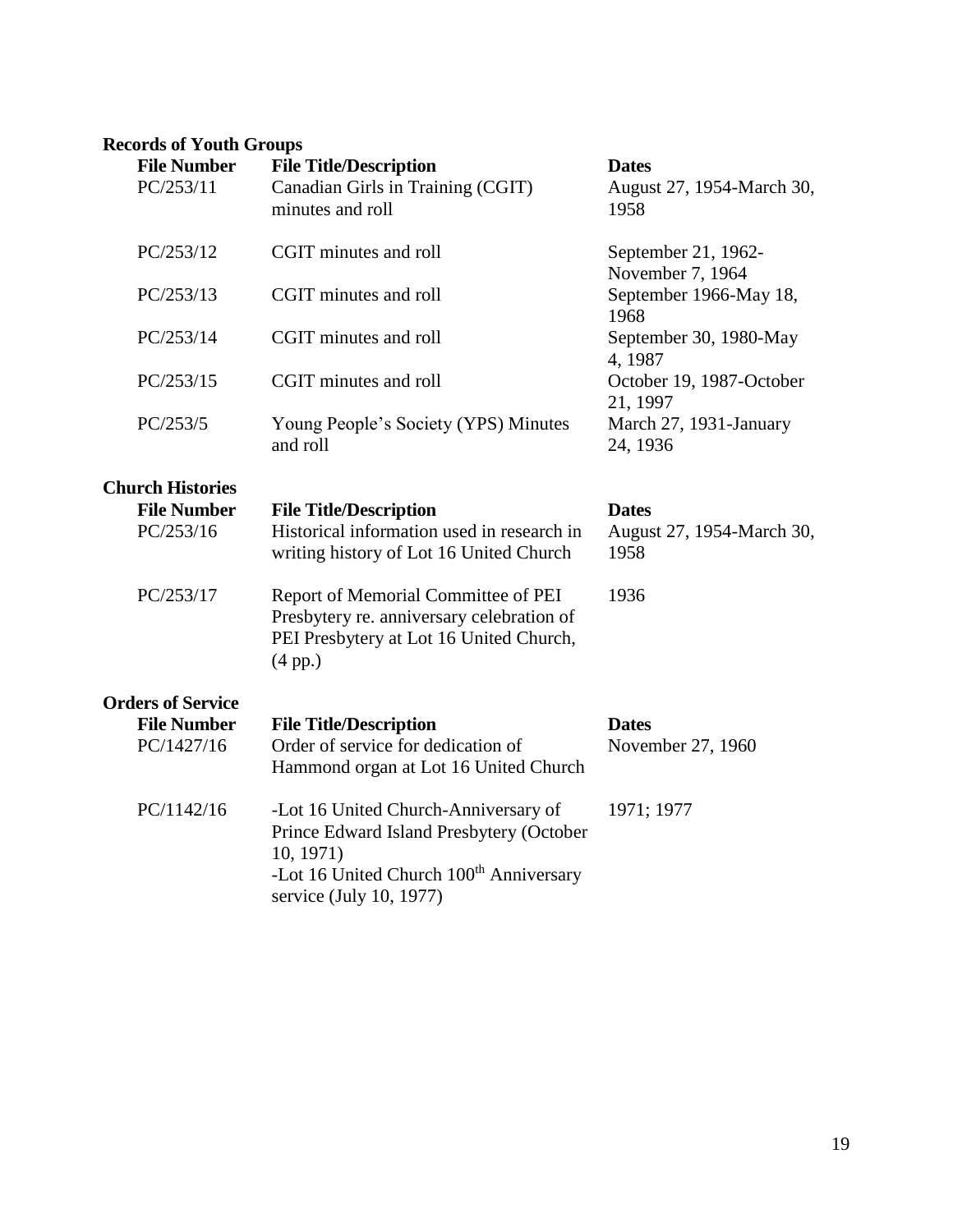<span id="page-19-0"></span>**Reference Number:** PC/609/7 **Title:** North Bedeque and Freetown Presbyterian Pastoral Charge records **Dates:** 1826-1925 **Extent:** 5.5 cm of processed textual records

**Administrative History:** In 1791, Rev. James McGregor was the first Presbyterian minister to visit the Princetown area. Rev. McGregor spent three weeks in Princetown and baptized over 60 children. Rev. John Keir was ordained and inducted into the Princetown congregation in June 1810. This was the first ordination service of a minister in Prince Edward Island.

Richmond Bay and Bedeque were separated from Princetown in 1819 with Rev. Andrew Nichol serving as the first minister. Bedeque became its own congregation in 1825. A new church was dedicated in 1891.

**Scope and Content:** Sous-fonds consists of baptism/marriage/burial records; membership rolls; minutes; and insurance documents. Sous-fonds is composed of the following series:

> Baptism/Marriage/Burial Records Membership Records Records of Congregation Records of Session

# **Note:**

**Source of supplied title proper:** Title based on contents of sous-fonds.

# **File List:**

#### **Baptism/Marriage/Burial Records**

| <b>File Number</b> | <b>File Title/Description</b>                        | <b>Dates</b> |
|--------------------|------------------------------------------------------|--------------|
| PC/1424/10         | Bedeque Presbyterian register:                       | 1826-1920    |
|                    | List of ministers (1826-1919)                        |              |
|                    | Baptisms (1826-1920)                                 |              |
|                    | Communion roll                                       |              |
|                    | Deaths (1873-1891)                                   |              |
|                    | Bedeque and Summerfield deaths (1888-                |              |
|                    | 1920)                                                |              |
|                    | Marriages (1883-1920)                                |              |
|                    | Also includes communion roll                         |              |
| PC/1424/10a        | Typewritten index to the above baptisms              | 1826-1920    |
| PC/1424/9          | North Bedeque and Freetown Presbyterian<br>register: | 1920-1925    |
|                    | Baptisms (1921-1925)                                 |              |
|                    | Register of births (1920-1925)                       |              |
|                    | Marriages (1920-1925)                                |              |
|                    | Also includes baptism/marriage/burial                |              |
|                    | records from Bedeque North United                    |              |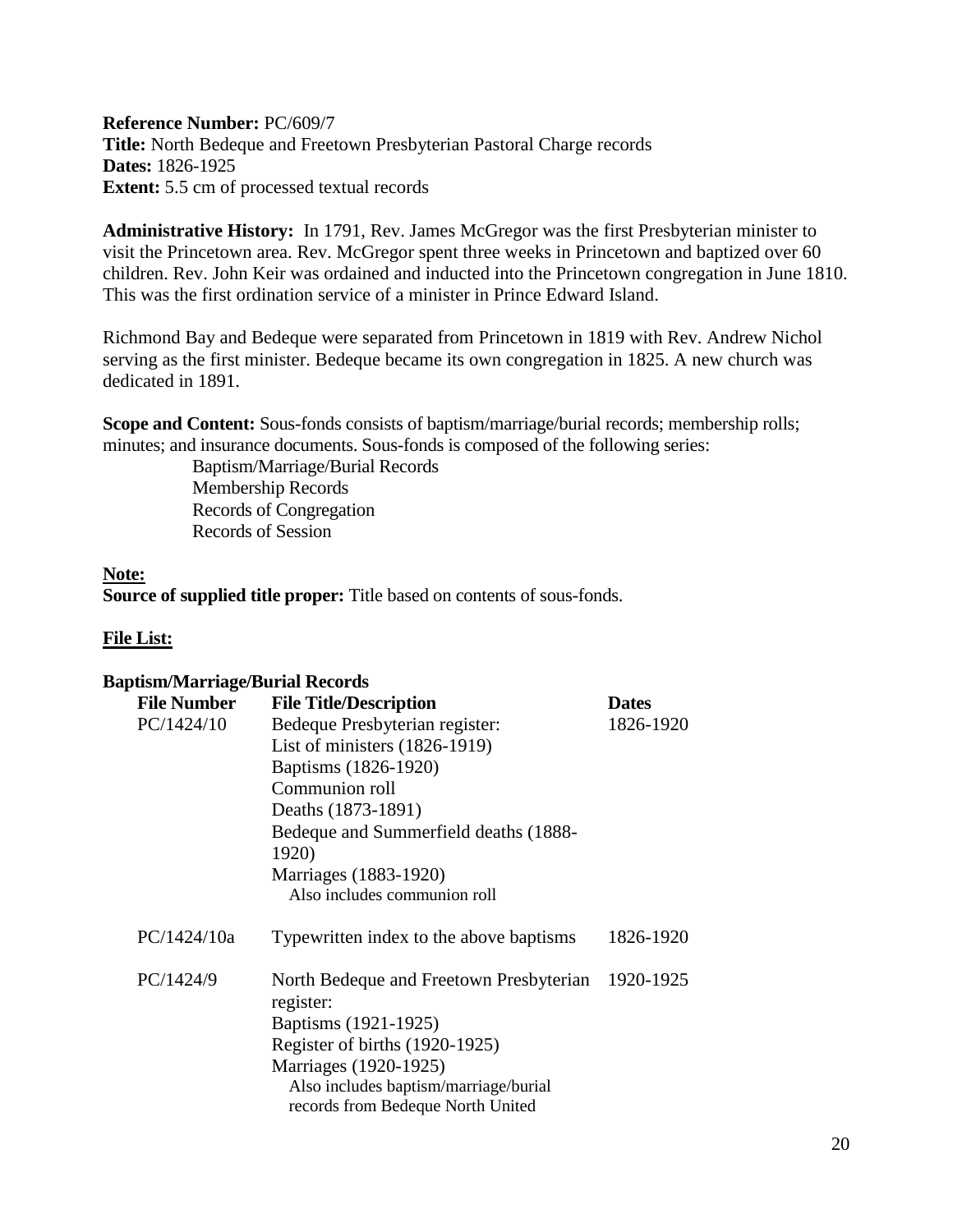# Pastoral Charge (1925-1958)

# **Records of Membership**

| <b>File Number</b>                  | <b>File Title/Description</b>                                                                                                                        | <b>Dates</b>                                 |
|-------------------------------------|------------------------------------------------------------------------------------------------------------------------------------------------------|----------------------------------------------|
| PC/1424/10                          | Bedeque Presbyterian communion roll                                                                                                                  | <b>DATES</b>                                 |
| PC/1425/5                           | Rev. A. Mackay's book of families in<br>Bedeque Presbyterian congregation                                                                            | 1915                                         |
| <b>Records of Congregation</b>      |                                                                                                                                                      |                                              |
| <b>File Number</b>                  | <b>File Title/Description</b>                                                                                                                        | <b>Dates</b>                                 |
| PC/127/15                           | Freetown Presbyterian Church<br>congregational meeting minutes<br>Also includes minutes from Freetown<br>United Church (1965)                        | September 24, 1914                           |
| PC/116/7                            | North Bedeque Presbyterian<br>congregational meeting minutes                                                                                         | December 22, 1892-<br><b>January 8, 1918</b> |
| PC/116/8                            | North Bedeque Presbyterian<br>congregational meeting minutes<br>Also includes minutes from North Bedeque<br>and Freetown Pastoral Charge (1925-1948) | January 21, 1919-1925                        |
| <b>Records of Board of Trustees</b> |                                                                                                                                                      |                                              |

| <b>File Number</b> | <b>File Title/Description</b>                             | <b>Dates</b> |
|--------------------|-----------------------------------------------------------|--------------|
| PC/127/14          | Bedeque North Presbyterian fire insurance 1919-1920, 1923 |              |
|                    | policies                                                  |              |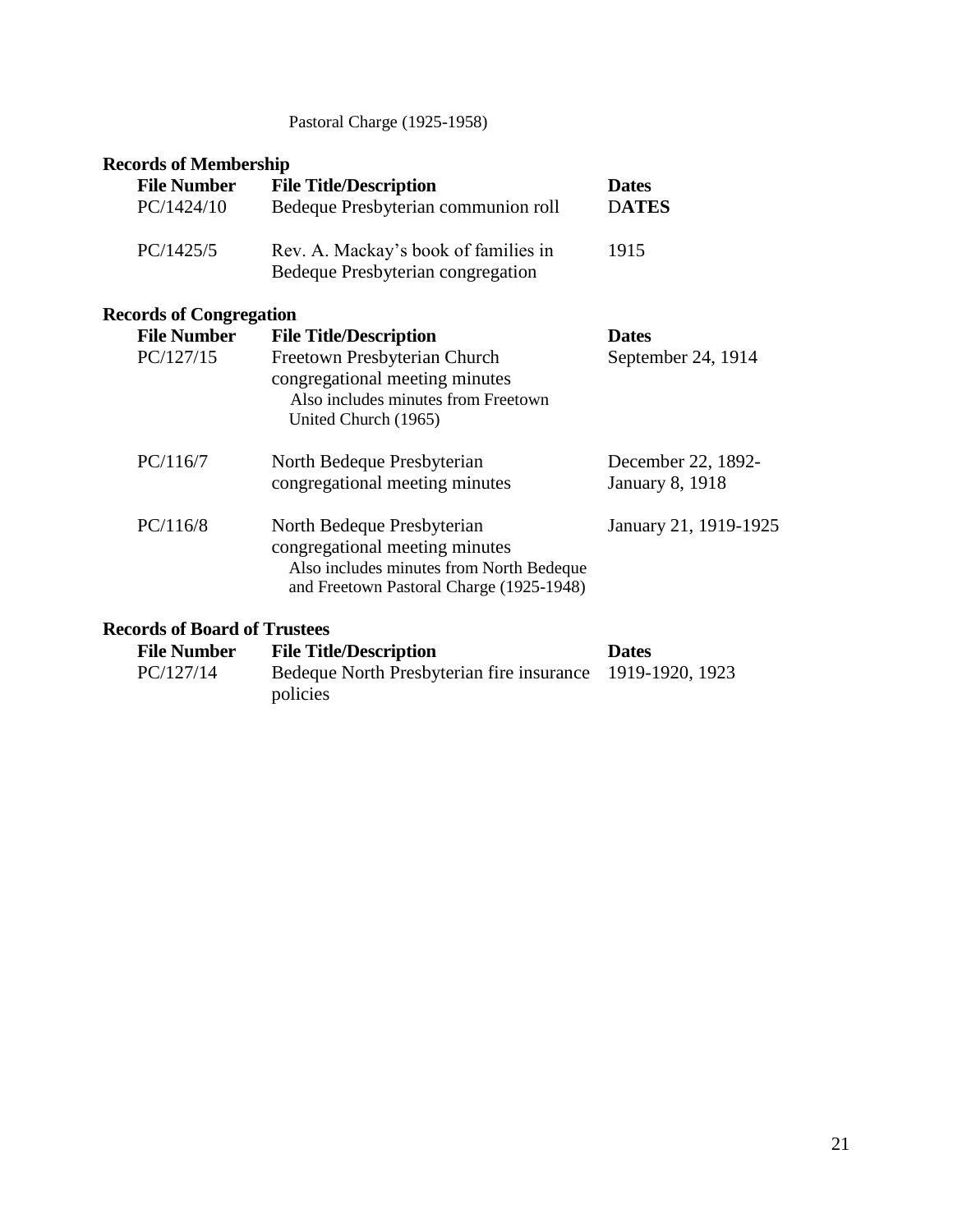<span id="page-21-0"></span>**Reference Number:** PC/609/8 **Title:** North Bedeque United Church records **Dates:** 1950; 1962-2009 **Extent:** 2.5 cm of processed textual records

**Administrative History:** In 1925, the Presbyterian church in North Bedeque became North Bedeque United Church. In 1967, Travellers Rest/New Annan and North Bedeque became one congregation worshipping at North Bedeque.

**Scope and Content:** Sous-fonds consists of minutes; financial records; and orders of service from North Bedeque United Church. Sous-fonds is composed of the following series:

> Records of Sunday School Records of Women's Organzations Records of Adult Organizations Orders of Service

#### **Note:**

**Source of supplied title proper:** Title based on contents of sous-fonds.

#### **File List:**

#### **Records of Sunday School**

| <b>File Number</b> | <b>File Title/Description</b>      | <b>Dates</b> |
|--------------------|------------------------------------|--------------|
| PC/1426/15         | North Bedeque Sunday School record | 1984-1987    |
|                    | <b>book</b>                        |              |
|                    | Includes minutes and finances      |              |
|                    |                                    |              |

#### **Records of Women's Organizations**

| <b>File Number</b><br>PC/1427/5 | <b>File Title/Description</b><br>Travellers Rest-New Annan UCW<br>minutes     | <b>Dates</b><br>December 1978-February<br>1991 |
|---------------------------------|-------------------------------------------------------------------------------|------------------------------------------------|
| PC/1427/6                       | Travellers Rest-New Annan/North<br>Bedeque UCW minutes                        | March 1991-November<br>2002                    |
| PC/1427/7                       | North Bedeque UCW minutes                                                     | December 2003-October<br>2008                  |
| PC/1427/8                       | North Bedeque UCW minutes                                                     | November 2008-June 2009                        |
| PC/1427/9                       | North Bedeque, Freetown, Traveller's<br>Rest, and Wilmot UCW treasurer's book | 1962-1984                                      |

#### **Records of Adult Organizations**

| <b>File Number</b> | <b>File Title/Description</b> | <b>Dates</b> |
|--------------------|-------------------------------|--------------|
| PC/1427/1          | Young Married Couple's group  | 1968-1973    |
|                    | treasurer's book              |              |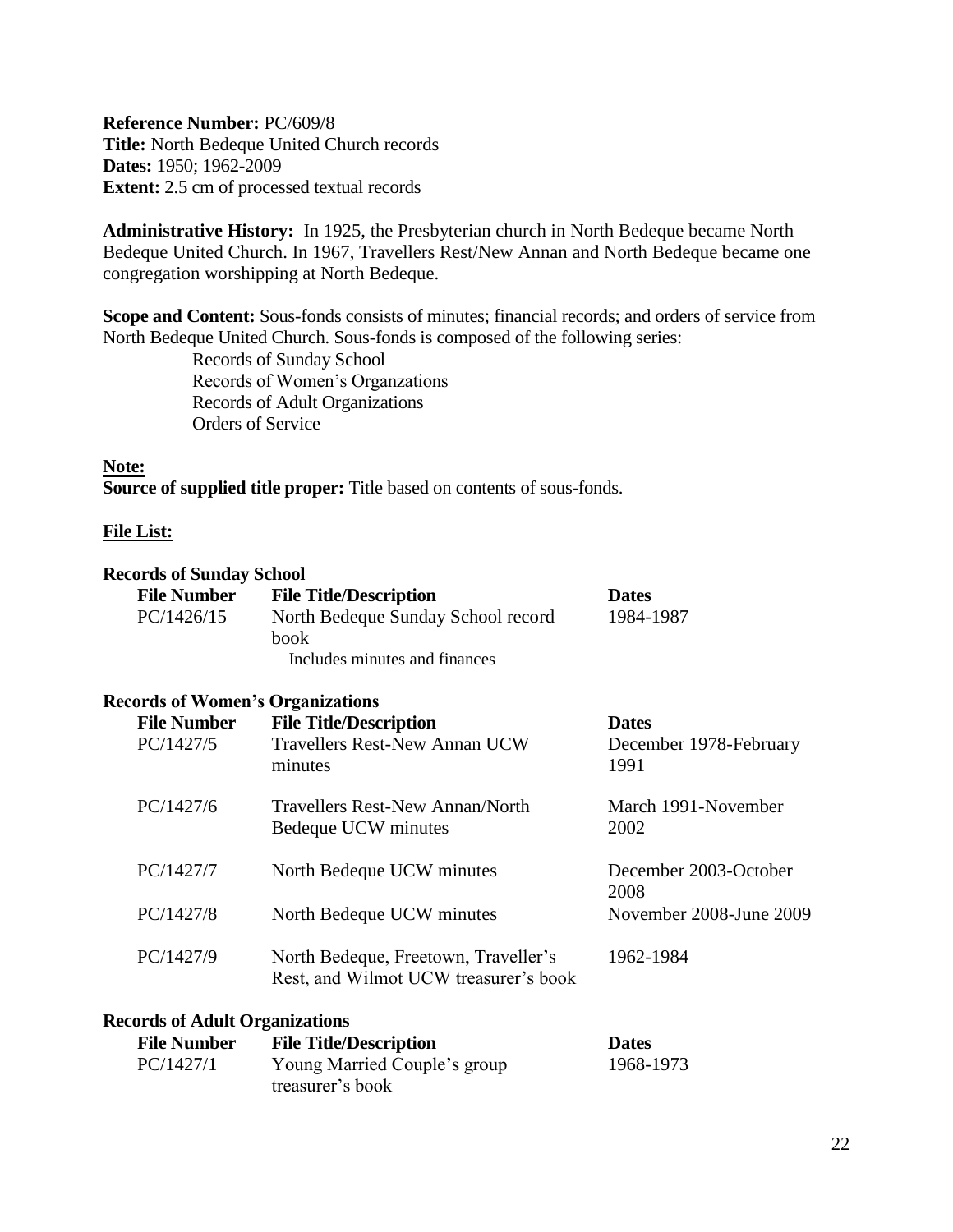| <b>Orders of Service</b> |                                           |              |
|--------------------------|-------------------------------------------|--------------|
| <b>File Number</b>       | <b>File Title/Description</b>             | <b>Dates</b> |
| PC/1142/16               | -Order of service for $125th$ anniversary | 1950; 1964   |
|                          | (August 27, 1950)                         |              |
|                          | -North Bedeque United Church Memorial     |              |
|                          | and Dedication Services to Dr. Robert     |              |

Simms Patterson (July 12, 1964)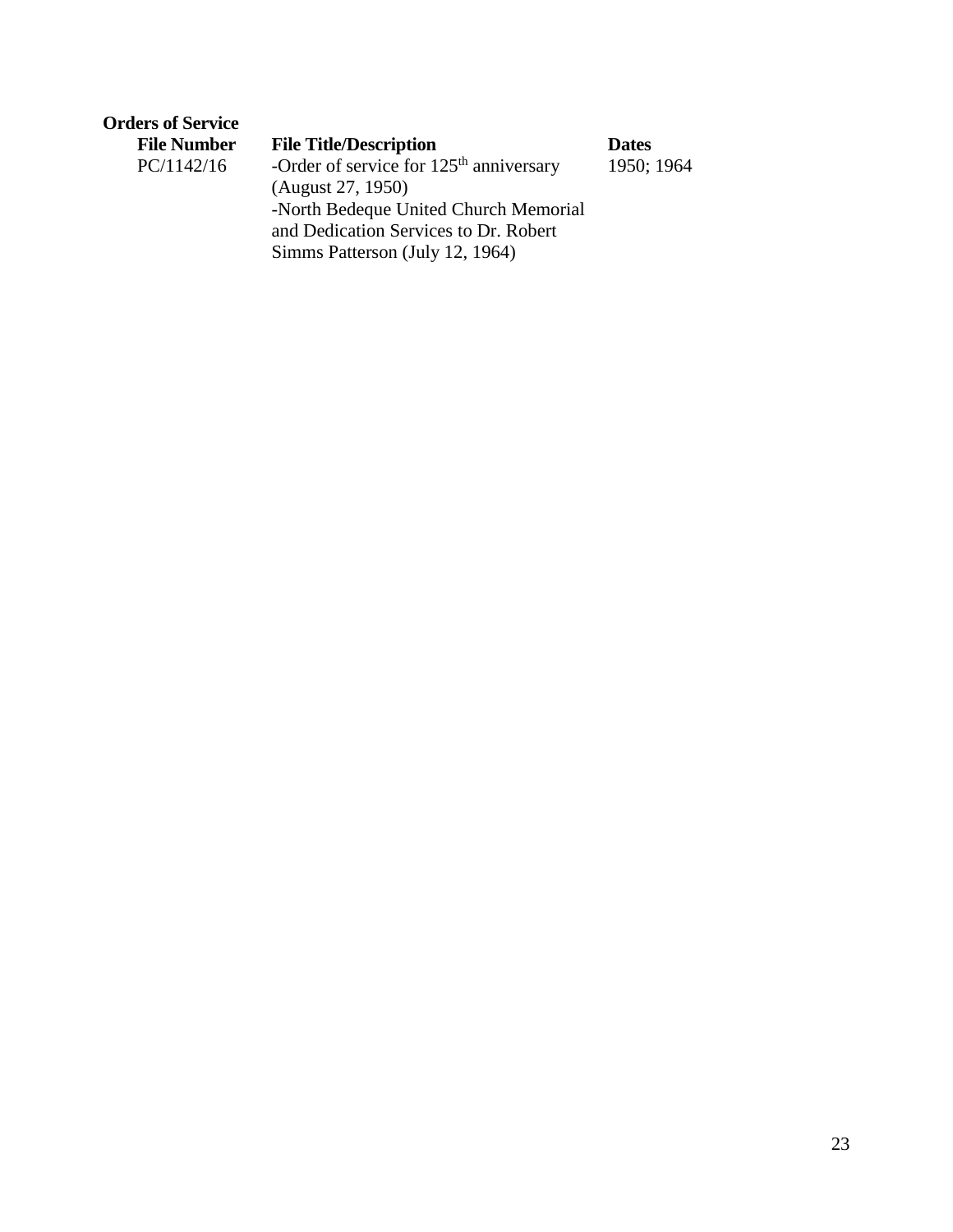<span id="page-23-0"></span>**Reference Number:** PC/609/9 **Title:** Freetown Methodist Church records **Dates:** 1881-1890; 1912-1926 **Extent:** 2.5 cm of processed textual records

**Administrative History:** St. James Methodist Church in Lot 16 was built on land donated by Samuel Yeo in 1873 and the church became part of the Egmont Methodist Circuit. This building blew down in 1874 and was rebuilt in 1881, opening in August 1882. The Methodist and Presbyterian congregations in Lot 16 amalgamated in 1921 and used the Presbyterian church building for their services. Services continued to be held occasionally at the Methodist church building after the formation of The United Church in Canada in 1925. On July 6, 1954, it was decided to dismantle the church building.

There was no church in or about Freetown until 1860. About 1862 Edmund Crosby donated land for a Methodist church in Freetown and in 1865 the present church was opened. A cemetery was begun in 1882. Freetown was first part of the Bedeque Methodist Circuit but "at the turn of the century" became part of the Margate Methodist Church. In 1925, Freetown became part of Bedeque North Pastoral Charge as Freetown United Church.

**Scope and Content:** Sous-fonds consists of minutes, financial accounts; and a list of Sunday School pupils from Freetown Methodist Church. Sous-fonds is composed of the following series: Records of Sunday School Records of Women's Organizations

# **Note:**

**Source of supplied title proper:** Title based on contents of sous-fonds.

# **File List:**

| <b>Records of Sunday School</b>         |                                  |                          |
|-----------------------------------------|----------------------------------|--------------------------|
| <b>File Number</b>                      | <b>File Title/Description</b>    | <b>Dates</b>             |
| PC/129/4                                | Freetown Methodist Church Sunday | 1881-1890                |
|                                         | School list of pupils            |                          |
| <b>Records of Women's Organizations</b> |                                  |                          |
| <b>File Number</b>                      | <b>File Title/Description</b>    | <b>Dates</b>             |
| PC/128/6                                | Freetown Methodist Church WMS    | October 30, 1912-October |
|                                         | minutes and roll                 | 8, 1924                  |
| PC/128/10                               | Freetown Methodist Church WMS    | 1912-1926                |
|                                         | treasurer's book                 |                          |
| PC/128/11                               | Freetown Methodist Church WMS    | 1917-1926                |
|                                         | treasurer's reports              |                          |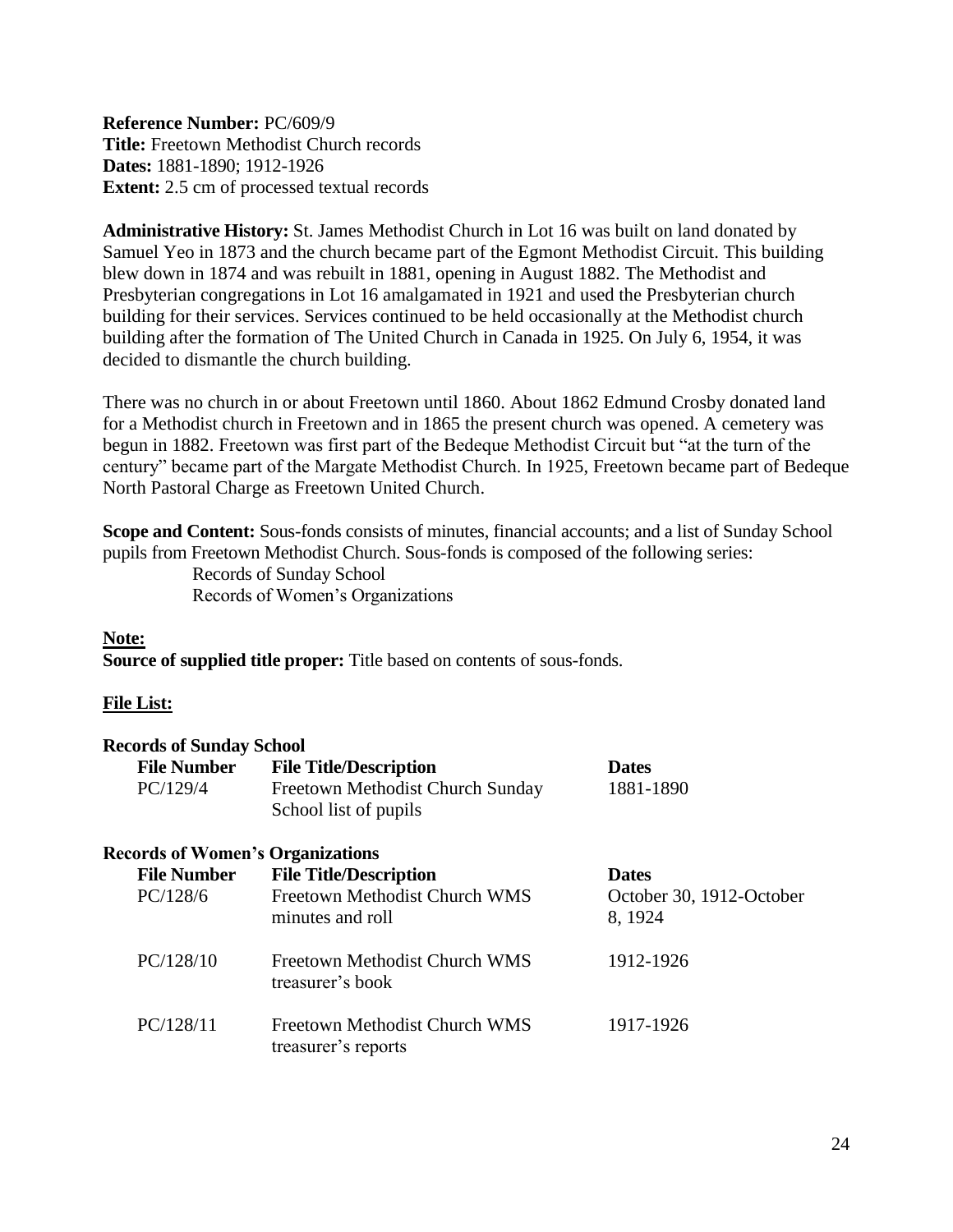# **Records of Youth Groups**

| <b>File Number</b> | <b>File Title/Description</b>         | <b>Dates</b> |
|--------------------|---------------------------------------|--------------|
| PC/129/6           | Freetown Methodist Church Happy       | 1919-1925    |
|                    | Harvesters-Happy Workers Mission Band |              |
|                    | treasurer's accounts                  |              |
|                    | Also includes accounts from Freetown  |              |
|                    | United Church (1925-1948)             |              |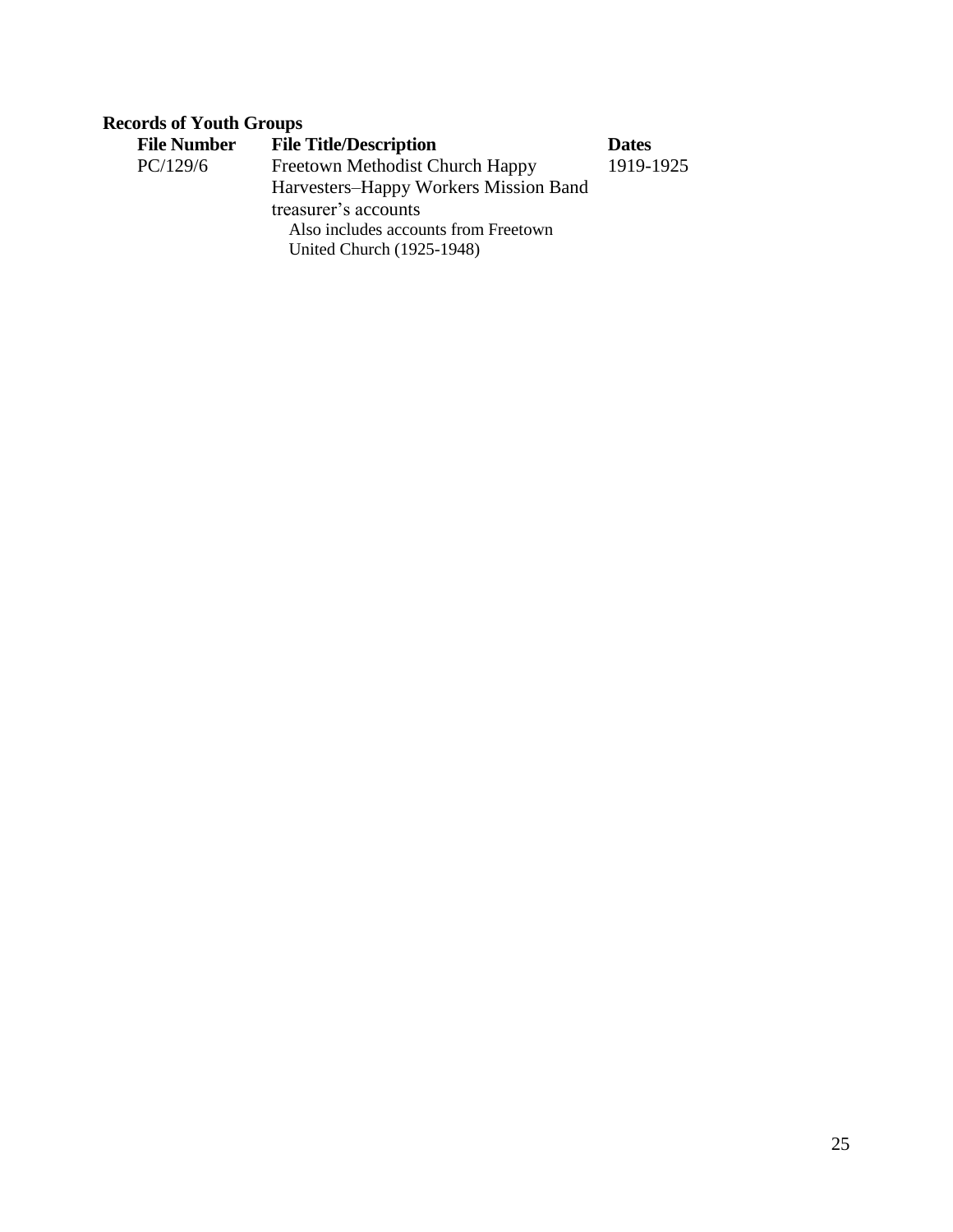<span id="page-25-0"></span>**Reference Number:** PC/609/10 **Title:** Freetown United Church records **Dates:** 1925-1998 **Extent:** 33.5 cm of processed textual records

**Administrative History:** In 1925, Freetown Methodist Church became Freetown United Church as part of the Bedeque North Pastoral Charge.

**Scope and Content:** Fonds consists of minutes, correspondence, deeds and other legal documents, a floor plan, financial records, and orders of service from Freetown United Church. Sous-fonds is composed of the following series:

Records of Congregation Records of Official Board Records of Session Records of Board of Trustees Records of Treasurer Records of Board of Stewards Legal Records Records of Sunday School Records of Women's Organizations Records of Youth Groups Annual Reports Orders of Service

#### **Note:**

**Source of supplied title proper:** Title based on contents of sous-fonds.

# **File List:**

| <b>Records of Congregation</b>   |                                                                                                                                        |                  |
|----------------------------------|----------------------------------------------------------------------------------------------------------------------------------------|------------------|
| <b>File Number</b>               | <b>File Title/Description</b>                                                                                                          | <b>Dates</b>     |
| PC/128/2                         | Congregational meeting minutes<br>Also includes Official Board minutes as<br>well as minutes from Freetown<br>Presbyterian (1891-1925) | 1925-1938        |
| PC/127/15                        | Congregational meeting minutes<br>Also includes minutes from Freetown<br>Presbyterian (1914)                                           | January 13, 1965 |
| PC/129/13                        | Congregational meeting minutes                                                                                                         | 1974-1998        |
| <b>Records of Official Board</b> |                                                                                                                                        |                  |
| <b>File Number</b>               | <b>File Title/Description</b>                                                                                                          | <b>Dates</b>     |
| PC/128/2                         | <b>Minutes</b><br>Also includes congregational minutes as<br>well as minutes from Freetown                                             | 1925-1938        |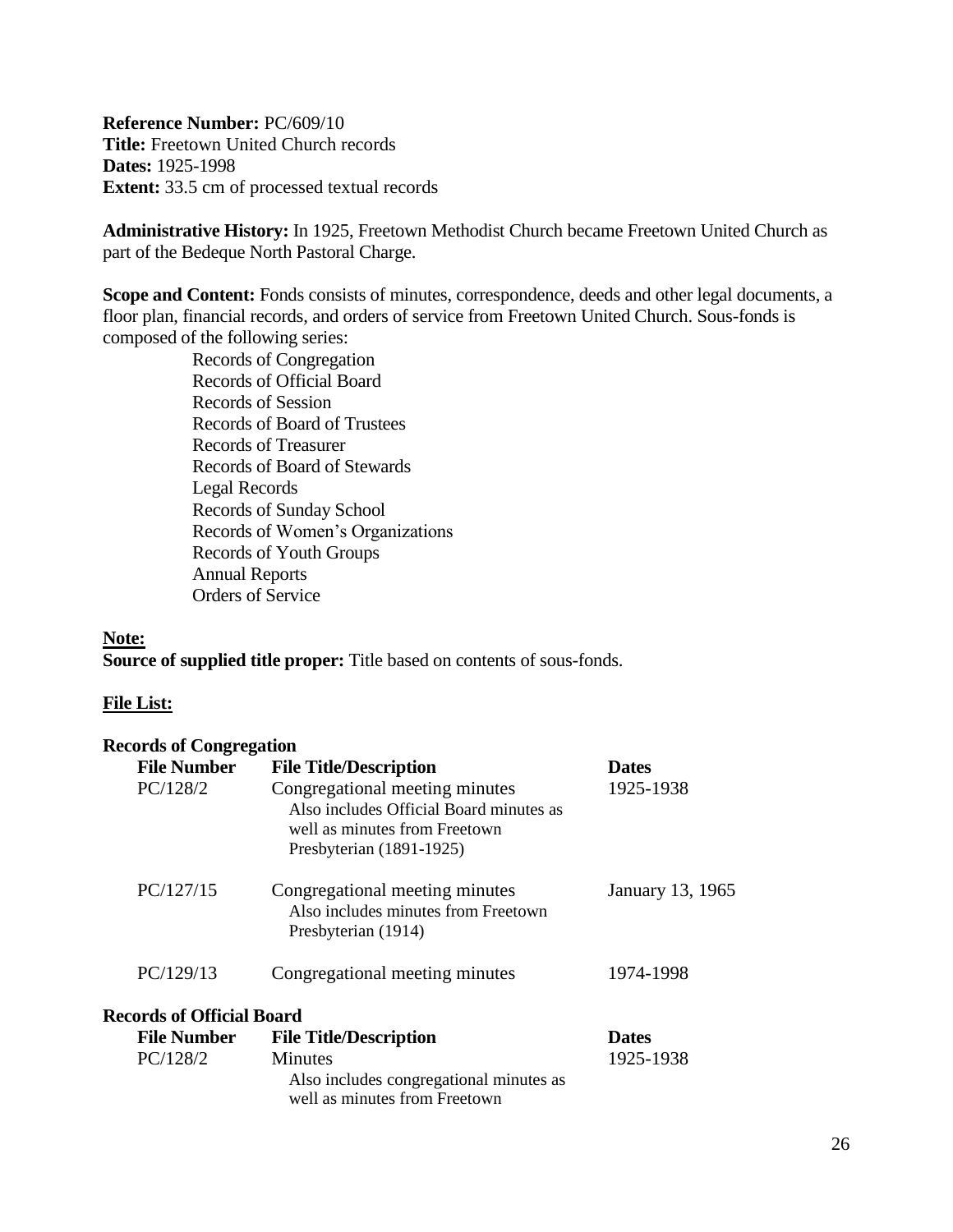# Presbyterian (1891-1925)

| <b>Records of Session</b><br><b>File Number</b> | <b>File Title/Description</b>                                               | <b>Dates</b>                         |
|-------------------------------------------------|-----------------------------------------------------------------------------|--------------------------------------|
| PC/127/16                                       | Session minutes re. death of R. Brewer<br>Auld                              | February 27, 1936                    |
| <b>Records of Board of Trustees</b>             |                                                                             |                                      |
| <b>File Number</b>                              | <b>File Title/Description</b>                                               | <b>Dates</b>                         |
| PC/128/4                                        | Floor plan for church and manse (re.<br>installation of furnace)            | [1953]                               |
| PC/128/5                                        | Correspondence re. church property and<br>finances                          | 1962                                 |
| <b>Records of Treasurer</b>                     |                                                                             |                                      |
| <b>File Number</b><br>PC/129/9                  | <b>File Title/Description</b><br>Sample financial receipts and notes        | <b>Dates</b><br>1928-1946            |
| PC/129/10                                       | Financial reports and correspondence                                        | 1951-1955                            |
| PC/129/11                                       | Receipts, invoices, and statements re.<br>building renovation               | 1953                                 |
| PC/129/7                                        | <b>Church Hall accounts</b>                                                 | 1962-1968                            |
| PC/129/12                                       | Financial receipts, invoices, and<br>correspondence                         | 1959-1968                            |
| PC/129/8                                        | - Memo of painting costs (1959)<br>-Church Organ Account (1958-1959)        | 1958-1959                            |
| <b>Records of Board of Stewards</b>             |                                                                             |                                      |
| <b>File Number</b>                              | <b>File Title/Description</b>                                               | <b>Dates</b>                         |
| PC/128/1                                        | Minutes and accounts                                                        | October 24, 1938-January<br>13, 1965 |
| <b>Legal Documents</b>                          |                                                                             |                                      |
| <b>File Number</b>                              | <b>File Title/Description</b>                                               | <b>Dates</b>                         |
| PC/128/3                                        | -Deed: J. Davis Schurman to the Trustees<br>of the United Church of Canada, |                                      |
|                                                 | Freetown, May 31, 1927                                                      |                                      |
|                                                 | -Martha Ramsay, Hugh Ramsay, John                                           |                                      |
|                                                 | Ramsay to the Presbyterian congregation                                     |                                      |
|                                                 | of Richmond Bay, October 7, 1853 (deed                                      |                                      |
|                                                 | for Missionary Society at Richmond Bay)                                     |                                      |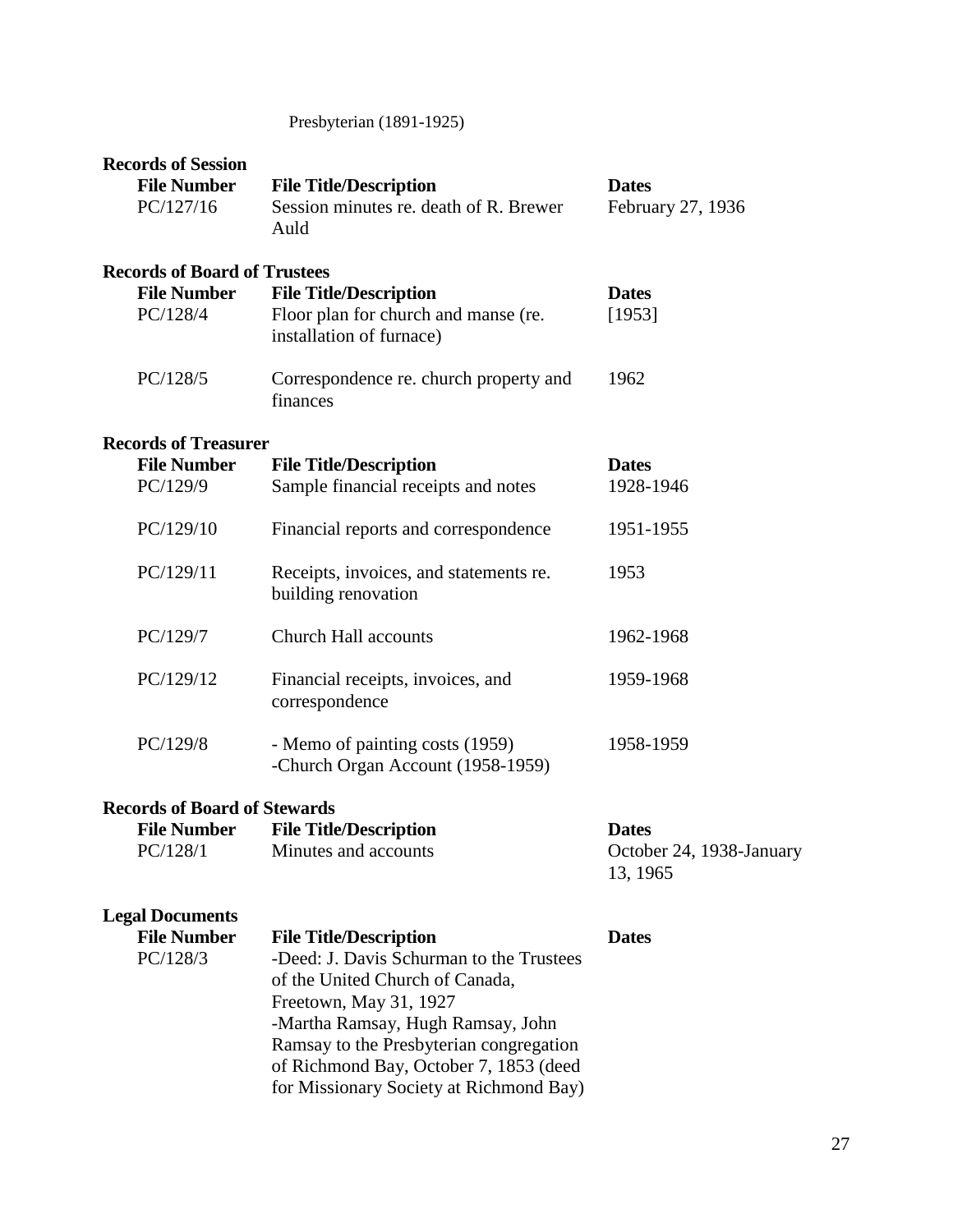|                                 | -Subscription list from Bedeque and<br>Freetown congregation to purchase 27 feet                                                                                                   |                                     |  |  |  |
|---------------------------------|------------------------------------------------------------------------------------------------------------------------------------------------------------------------------------|-------------------------------------|--|--|--|
|                                 | of land along the east side of church, n.d.                                                                                                                                        |                                     |  |  |  |
|                                 | -List of plots in cemetery                                                                                                                                                         |                                     |  |  |  |
|                                 | -Agreement between Davis Baker and                                                                                                                                                 |                                     |  |  |  |
|                                 | Mrs. Gertie Murl and Mrs. Bessie Riley                                                                                                                                             |                                     |  |  |  |
|                                 | for land on south side of Freetown Station                                                                                                                                         |                                     |  |  |  |
|                                 | -Deed: Edmund William Crosby and                                                                                                                                                   |                                     |  |  |  |
|                                 | Sarah Ann Cosby to the trustees of the                                                                                                                                             |                                     |  |  |  |
|                                 | Freetown Methodist Church, August 4,<br>1882                                                                                                                                       |                                     |  |  |  |
|                                 | -Deed between Edmund and Sarah Ann                                                                                                                                                 |                                     |  |  |  |
|                                 | Crosby to the trustees of the Freetown                                                                                                                                             |                                     |  |  |  |
|                                 | Methodist Church, 1862                                                                                                                                                             |                                     |  |  |  |
| PC/127/16                       | Extract from Will of A. Dudley Wright                                                                                                                                              | October 18, 1926                    |  |  |  |
| <b>Records of Sunday School</b> |                                                                                                                                                                                    |                                     |  |  |  |
| <b>File Number</b>              | <b>File Title/Description</b>                                                                                                                                                      | <b>Dates</b>                        |  |  |  |
| PC/129/5                        | Sunday School treasurer's book                                                                                                                                                     | 1938-1959                           |  |  |  |
|                                 | <b>Records of Women's Organizations</b>                                                                                                                                            |                                     |  |  |  |
| <b>File Number</b>              | <b>File Title/Description</b>                                                                                                                                                      | <b>Dates</b>                        |  |  |  |
| PC/128/7                        | WMS minutes and roll                                                                                                                                                               | March 26, 1926-December<br>5, 1933  |  |  |  |
| PC/128/8                        | WMS minutes and roll                                                                                                                                                               | January 2, 1934-December<br>5, 1939 |  |  |  |
| PC/128/9                        | WMS minutes and roll                                                                                                                                                               | January 2, 1940-December<br>4, 1945 |  |  |  |
| PC/128/10                       | WMS treasurer's book                                                                                                                                                               | 1925-1926                           |  |  |  |
|                                 | Also includes accounts from Freetown<br>Methodist (1919-1925)                                                                                                                      |                                     |  |  |  |
| PC/128/11                       | WMS treasurer's reports                                                                                                                                                            | 1925-1926                           |  |  |  |
|                                 | Also includes reports from Freetown                                                                                                                                                |                                     |  |  |  |
|                                 | Methodist 1917-1925)                                                                                                                                                               |                                     |  |  |  |
| PC/128/12                       | WMS treasurer's reports                                                                                                                                                            | 1926-1942                           |  |  |  |
| PC/128/13                       | WMS treasurer's book<br>Also includes minutes of a Woman's<br>Association re-organization meeting (1954)<br>and a historical sketch of women's groups<br>at Freetown United Church | 1943-1961                           |  |  |  |
| PC/128/14                       | Woman's Association (WA) minutes and<br>roll                                                                                                                                       | May 20, 1954-June 16,<br>1955       |  |  |  |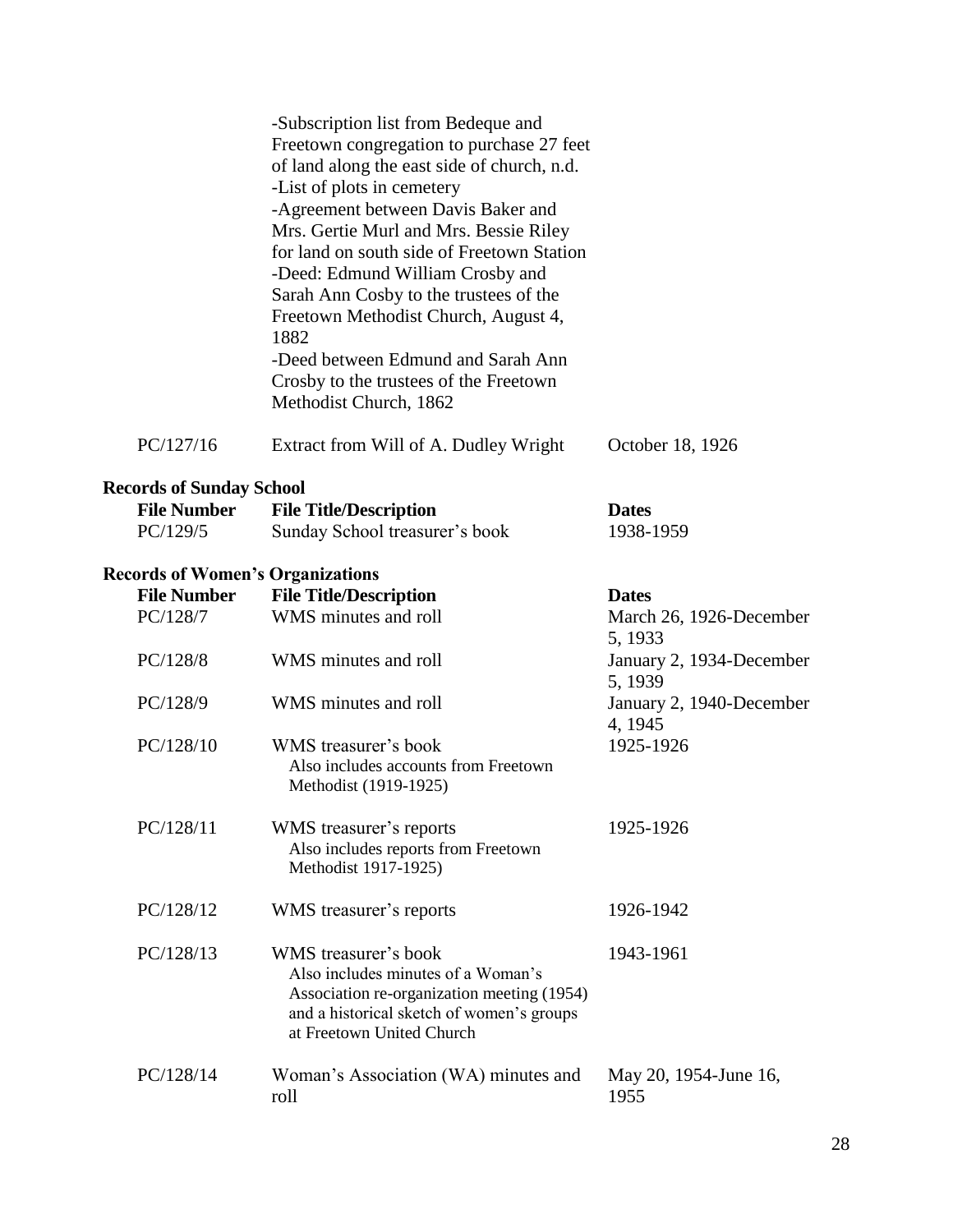| PC/128/15 | WA minutes and roll<br>Includes history of Freetown WA | July 21, 1955-May 17,<br>1956        |
|-----------|--------------------------------------------------------|--------------------------------------|
| PC/128/16 | WA minutes and roll                                    | June 21, 1956-October 17,<br>1957    |
| PC/128/17 | WA minutes and roll                                    | December 1957-December<br>1961       |
| PC/128/18 | United Church Women (UCW) minutes<br>and roll          | January 18, 1962-August<br>31, 1964  |
| PC/128/19 | UCW minutes and roll                                   | October 6, 1964-November<br>29, 1966 |
| PC/129/1  | UCW minutes and roll                                   | January 2, 1967-December<br>4, 1973  |
| PC/129/2  | UCW minutes and roll                                   | January 3, 1974-November<br>3, 1977  |
| PC/129/3  | UCW minutes and roll                                   | January 3, 1978-December<br>2, 1985  |

# **Records of Youth Groups**

| <b>File Number</b> | <b>File Title/Description</b>        | <b>Dates</b> |
|--------------------|--------------------------------------|--------------|
| PC/129/6           | Happy Harvesters-Happy Workers       | 1925-1948    |
|                    | Mission Band treasurer's accounts    |              |
|                    | Also includes accounts from Freetown |              |
|                    | Methodist (1919-1925)                |              |
|                    |                                      |              |

# **Annual Reports**

| <b>File Number</b>       | <b>File Title/Description</b>             | <b>Dates</b> |
|--------------------------|-------------------------------------------|--------------|
| PC/129/6                 | Reports of WMS, CGIT, WA, and Sunday      | 1956         |
|                          | School                                    |              |
| <b>Orders of Service</b> |                                           |              |
| <b>File Number</b>       | <b>File Title/Description</b>             | <b>Dates</b> |
| PC/1142/16               | -Freetown United Church 100 <sup>th</sup> | 1950; 19     |
|                          | Anniversary service (June 28, 1964)       |              |

-Freetown United Church Children's

Service (September 17, 1950)

 $60<sup>1</sup>$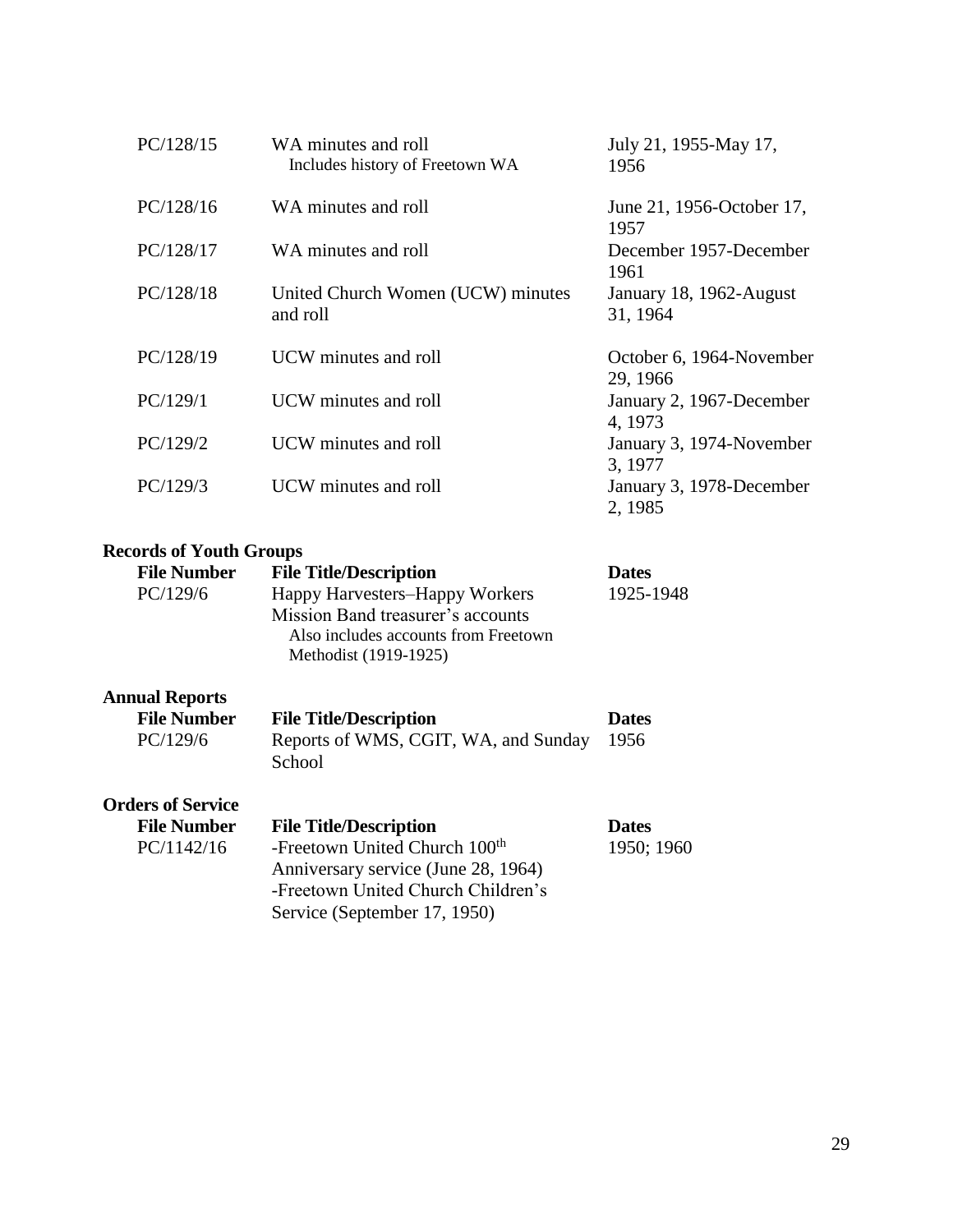<span id="page-29-0"></span>**Reference Number:** PC/609/11 **Title:** Travellers Rest United Church **Dates:** 1958-1968 **Extent:** 1 cm of processed textual records

**Administrative History:** Travellers Rest was part of the Bedeque North Pastoral Charge from 1925. Travellers Rest Hall was used for worship services and church functions. In 1967, Travellers Rest/New Annan and North Bedeque became one congregation worshipping at North Bedeque United Church.

**Scope and Content:** Sous-fonds consists of minutes and financial records from Travellers Rest United Church. Sous-fonds is composed of the following series:

> Records of Congregation Records of Treasurer

# **Note:**

**Source of supplied title proper:** Title based on contents of sous-fonds.

#### **File List:**

#### **Records of Congregation**

| <b>File Number</b> | <b>File Title/Description</b>              | <b>Dates</b> |
|--------------------|--------------------------------------------|--------------|
| PC/1427/4          | Congregational meeting minutes             | 1963-1968    |
|                    | Also includes record of collections (1958- |              |
|                    | 1967)                                      |              |

# **Records of Treasurer**

| <b>File Number</b> | <b>File Title/Description</b>                        | <b>Dates</b> |
|--------------------|------------------------------------------------------|--------------|
| PC/1427/4          | Records of church collections                        | 1958-1967    |
|                    | Also congregational meeting minutes<br>$(1963-1968)$ |              |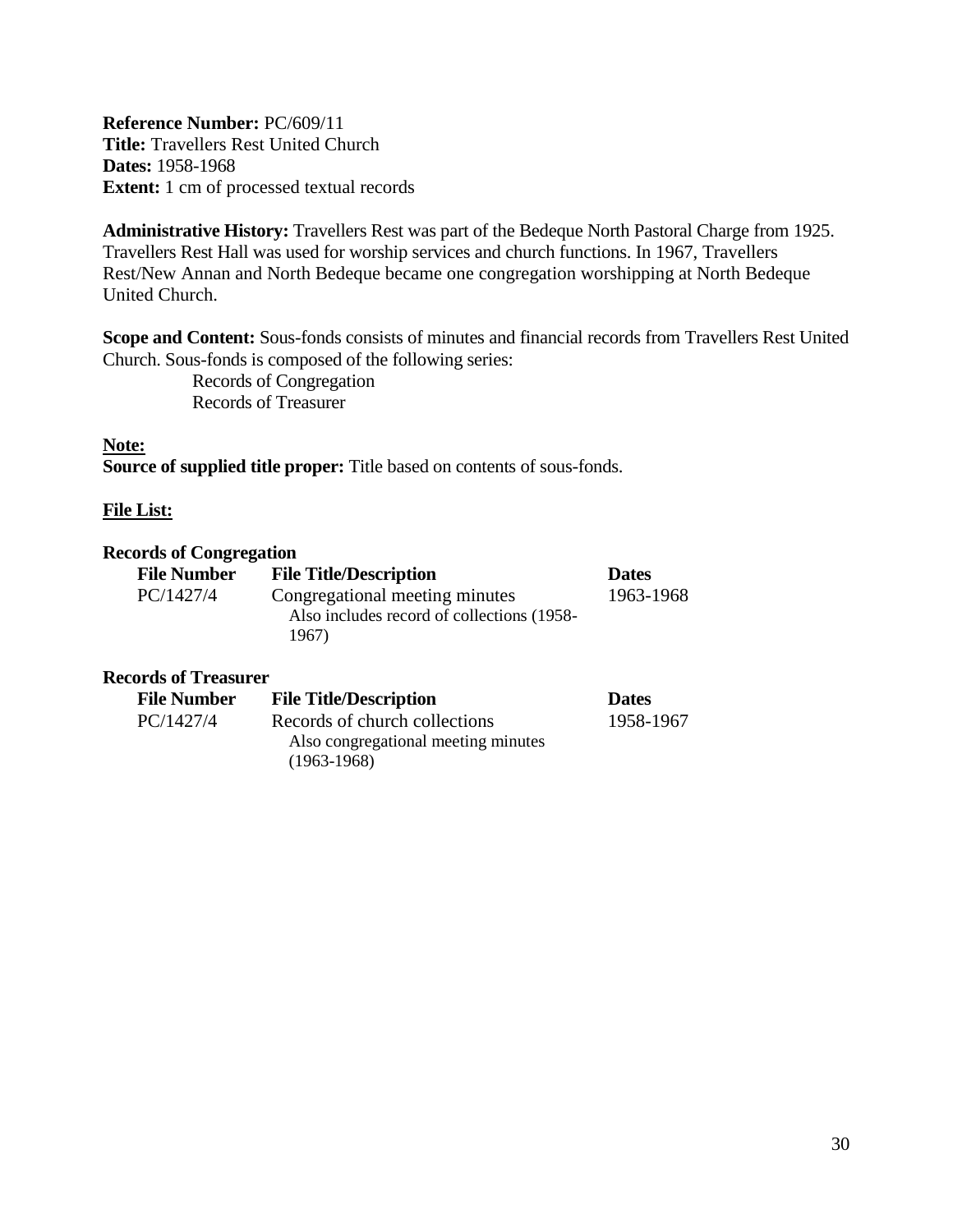#### **Ministers of Richmond Bay East Presbyterian Pastoral Charge**

<span id="page-30-0"></span>1884: Charles Fraser 1886-1888: Archibald Brown 1889: J.K. Fraser 1890: J.W. Logan 1891: R.G. Vans 1892: A.F. Fehlandt 1892: A.J. MacNeill 1893: T.D. Ross 1894-1896: James R. MacKay 1896: A.H. Foster 1896: Wm. C. Murdock 1897: Wm. MacLeod 1897: W.A. Ross 1898: Ernest Forbes 1901: Andrew Bond 1902: George Grant 1903-1911: Wm. Mason 1911-1915: J.S. MacKay 1915-1922: Roland Davidson 1922: Mr. Richie 1923-1926: J.C. Martin

#### **Ministers of Richmond Bay East Pastoral Charge**

<span id="page-30-1"></span>1925-1926: J.C. Martin 1927: Vacant 1928-1932: W.E. Aitken 1933-1937: E.R. Woodside 1938-1942: George A. Christie 1943: Vacant 1944: Presbytery supply 1945-1946: Supply 1947-1950: Stanley R. Prince 1951-1952: Vacant 1953-1956: Theodore Ross (supply) 1957: Vacant 1958-1959: Alexander MacKay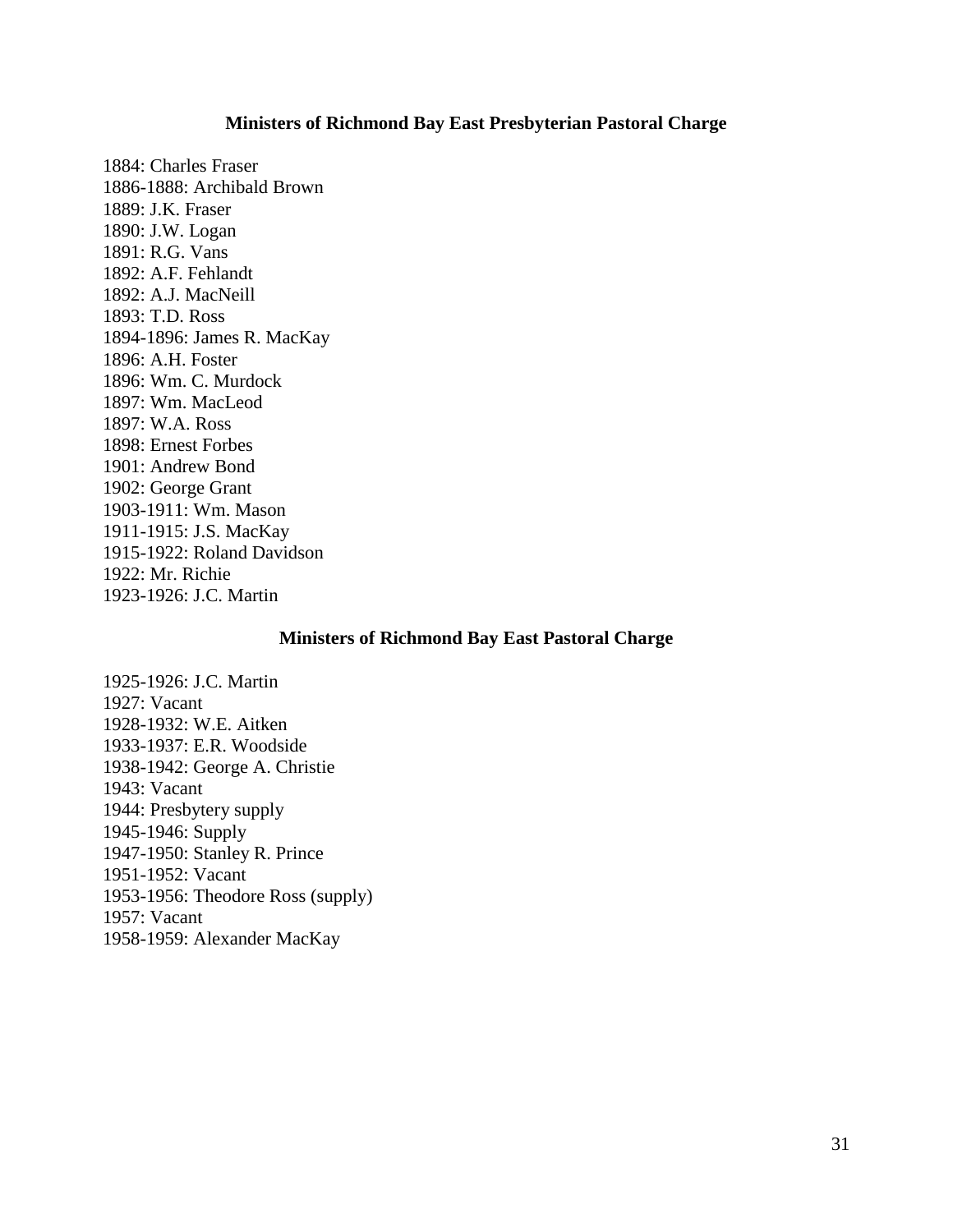# **Ministers of North Bedeque Presbyterian Church**

<span id="page-31-0"></span>1825-1882: R.S. Patterson 1883-1887: W. Scott 1888-1892: W.W. Tufts 1893-1894: W. Thompson 1896-1897: S.J. McArthur 1890-1906: R.S. Whidden 1907-1910: M.H. MacIntosh 1911-1915: Alex MacKay 1916-1920: W.A. MacQuarrie 1921-1925: D.K. Ross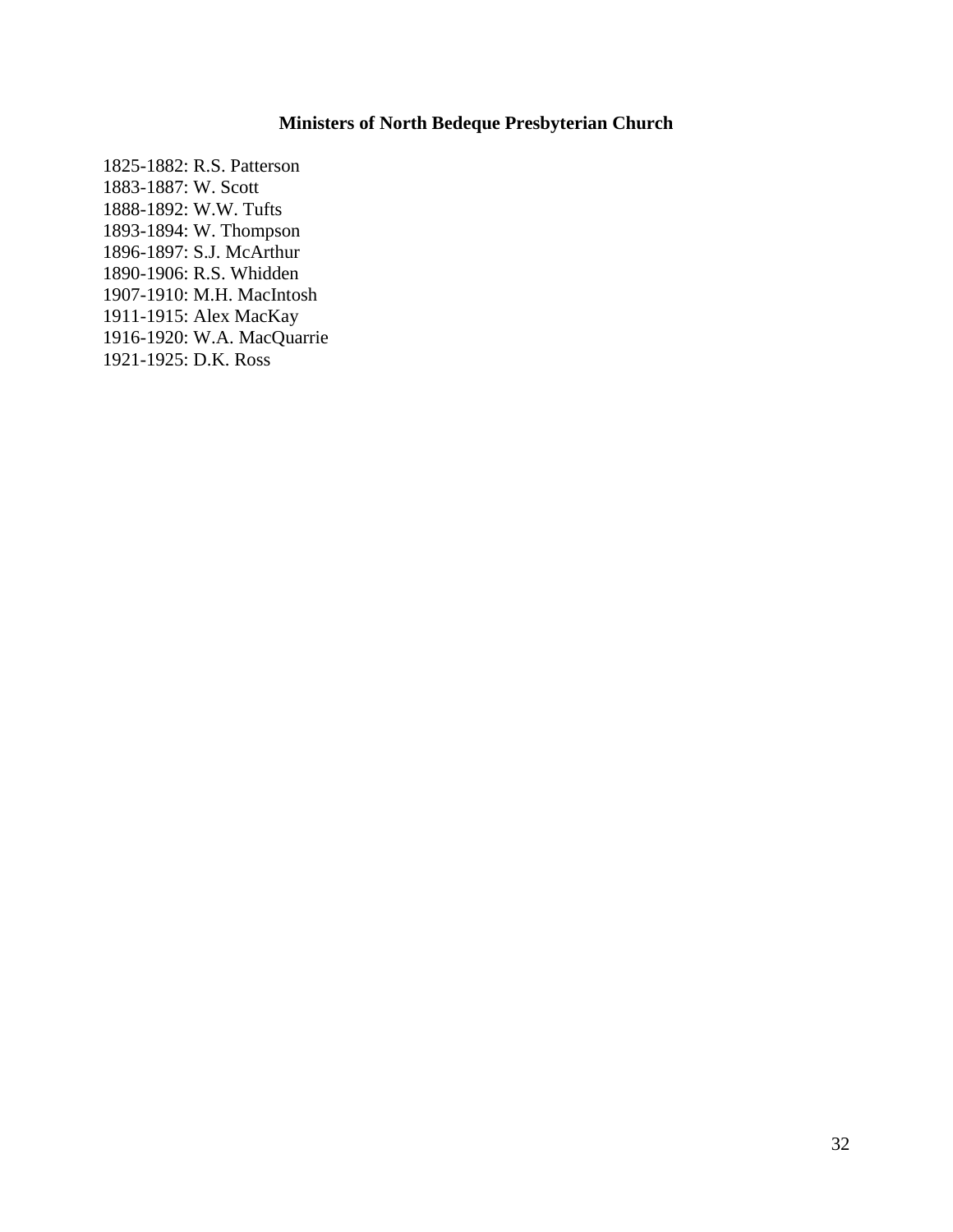# **Ministers of Freetown Methodist Church**

<span id="page-32-0"></span>1890-1893: Thomas Hicks 1893-1896: Richard Opie 1896-1899: F.A. Wightman 1899-1902: W.A. Thomson 1902-1903: John Dystart 1903-1907: H.S. Young 1907-1910: J.B. Gough 1910-1912: W.E. Johnson 1912-1916: George Morris 1916-1919: G.A. Sellar 1919-1922: J.A. Ives 1922-1925: George Ayers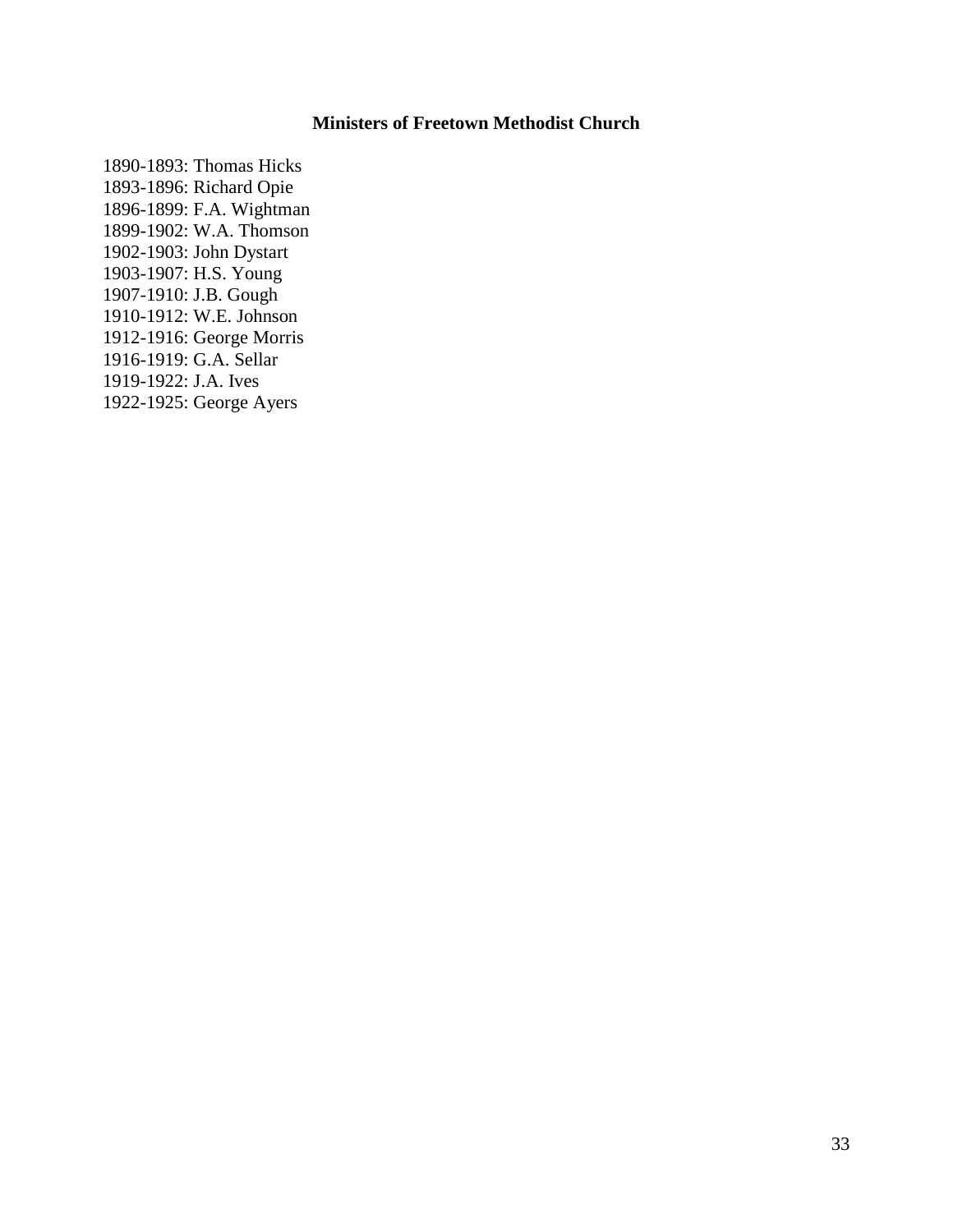# **Ministers of Lot 16 Methodist Church**

<span id="page-33-0"></span>1875-1876: Frederick Freeman 1876-1878: Henry Penna 1878-1881: John Goldsmith 1881-1883: W.E. Johnston 1883-1886: E.C. Turner 1886-1889: Edward Bell 1889-1892: W.J. Clements 1892-1895: J.A. Estey 1895-1897: C.H. Monaton 1897-1901: W.R. Pepper 1901-1904: A.E. Chapman 1904-1905: H.F. Ball 1905-1906: G.N. Somers 1906-1907: Ernest Styles 1907-1910: Ernest Weeks 1910-1914: L.J. Leard 1914-1918: H.S. Young 1918-1921: F.W. Sawdon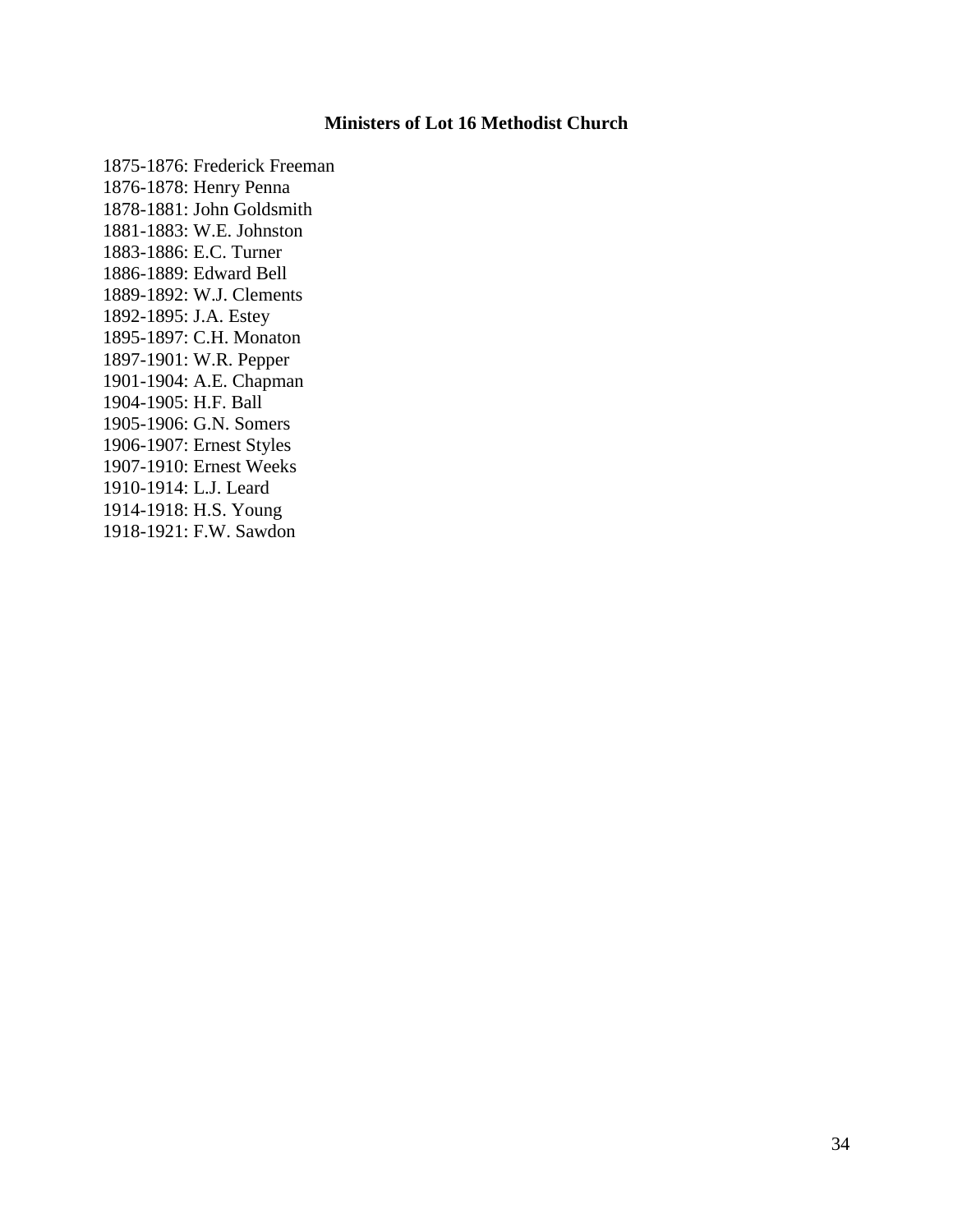# **Ministers of Bedeque North Pastoral Charge**

<span id="page-34-0"></span>1925-1928: D.K. Ross 1928-1939: J.W.A. Nicholson 1939-1942: D.F. Hoddinott 1942-1943: James Cross 1943-1950: R.L. Wagner June-September 1950: Harold Kennedy 1950-1956: Kenneth Campbell 1956-1958: Grant Walls 1958-1962: Angus Brown 1962-1963: John Waldron 1963-1967: Robert Shaw 1967-1973: Thomas Whent 1973-1985: William MacDougall 1985-1989: Russell F. Burns 1989-2012: Donald MacPherson 2012-2016: Scott Stuart 2016-2019: Heather A. MacDougall 2019: ---